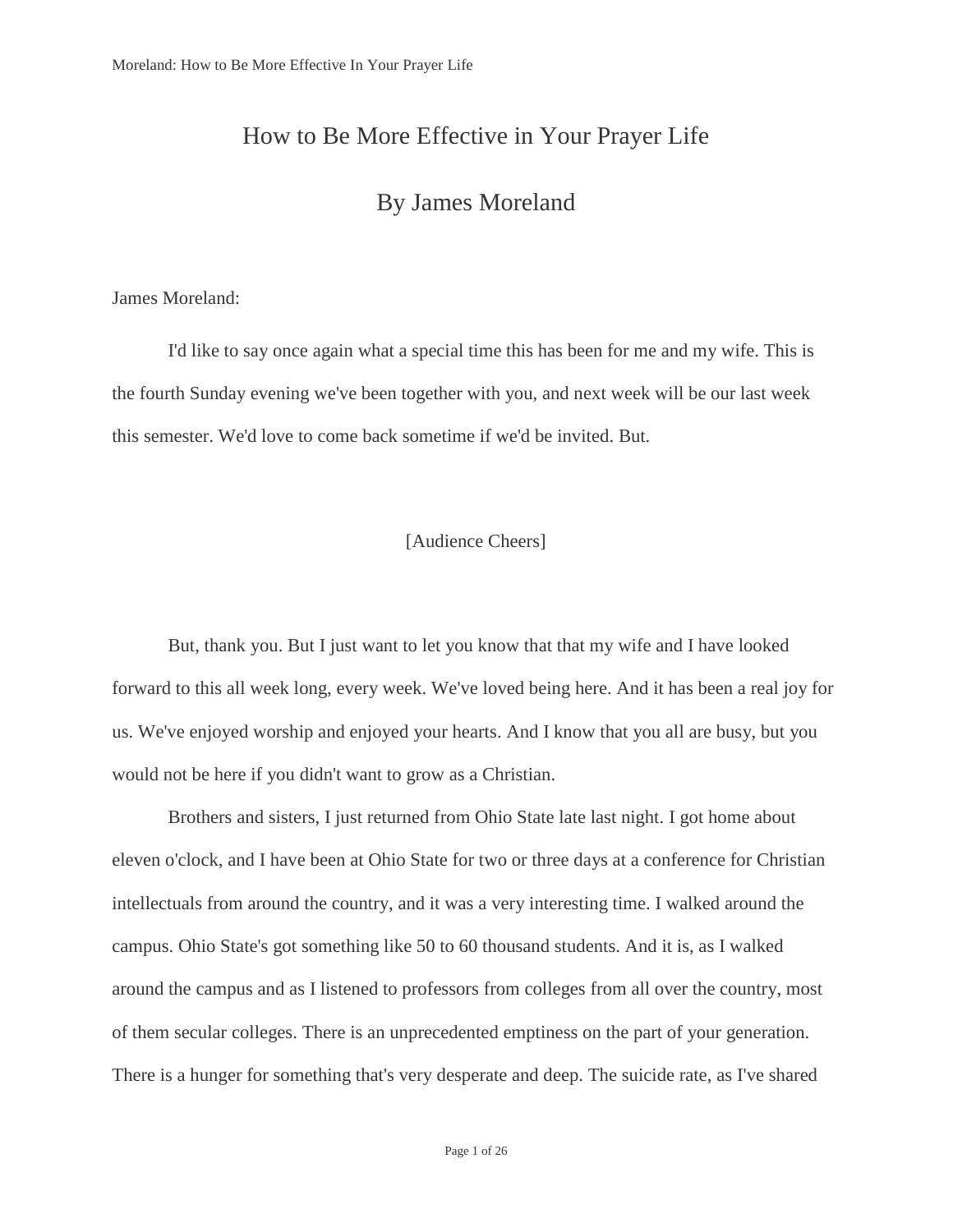with you before, is rising quickly, and there is a tremendous emptiness. And the and the problem is this: pop culture and pop artists are now providing the leadership for your generation. It is primarily movie makers, television producers, and songwriters that are providing the leadership for people your age. And these, this class of people are themselves deeply confused inside with the result that there is a tremendous loneliness and emptiness on the part of college students and high school students. And I come, I come with a real sense of, of need, and next week, in our last time, I'm going to invite you to join my wife and me and others in dedicating your life to changing the world. I made--I dedicated my life to doing that in 1969. And I have [inaudible], and my wife made a dedication of the same sort, and we are two radical people and we are, we will never quit. Talk about giving up--you know we're never gonna give up. You can forget that. There will be no giving up. And I want to invite you next week to think very seriously about devoting your whole life to changing the world for Jesus Christ, and I want to talk about what that doesn't mean. And I'll tell you right now, it doesn't mean going into full-time Christian work. It might or it might not.

But tonight, I want to talk to you about how to grow as a Christian. When my wife and I got married, we were in Dallas Seminary and we had both been on Campus Crusade staff for several years and moved several times. And so we decided, well, we had two years of seminary left, we were living in a two bedroom apartment and we were going to stay there for two years until we got out of school. Unfortunately, my wife had to drive about 45 or 50 minutes one way to work, and it was about an hour and a half or longer round-trip. We live in Dallas, she worked up in North Dallas. The rent on our apartment went up twice the first year we lived there, and we had another fee slapped on us because we had a freezer. I had was cleaning swimming pools and I had 10 little swimming pools and a business I had; I was cleaning them and I was taking about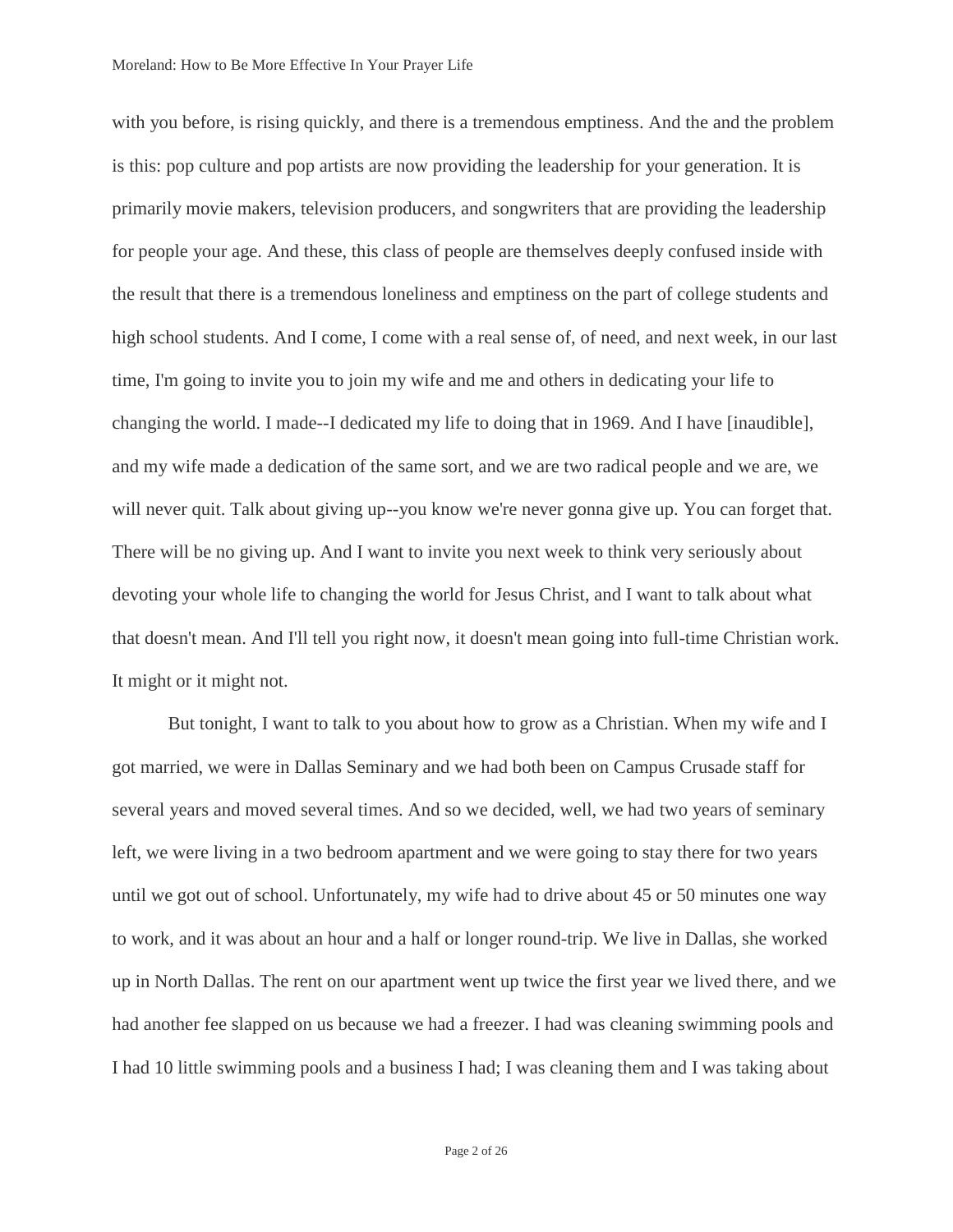25 mile round-trip just to get to my pools. And we were just running ourselves ragged, trying to make ends meet and to get hither-tither and yon, and we were not able to devote ourselves to the work I believe God had called me to do. So my wife and I began to pray that God would give us a place to live, completely rent free. And we began to ask the Lord if he would be gracious enough not only to give us a place to live that didn't cost anything, but if he would make it closer to the seminary, and closer to my swimming pools, and really close to where Hope worked, and we began to pray this. We didn't share it with anybody.

It was about four or five weeks later that I went to Colorado to teach a class and I was there for a few days and I got a phone call from my wife, Hope, and she said, "Well, Jay, guess what happened?" And I said, "What happened?" She said, "He did it." I said, "Who did what?" "The Lord answered our prayers." Turns out that a lady came up to my wife at Arnold's of Dallas where she worked and said, "Listen, I happen to know your husband's in seminary. Could you all use a place to live rent free?"

## [Audience murmurs and claps]

My wife said, "Well, what do you mean?" Turned out that there was a multi-millionaire, worth probably 150 million dollars, who had a home in the center of Dallas, in the center of the city of Dallas in what's called Highland Park County. You're familiar with Highland Park, Dallas. But, you know, it's a very, very wealthy area of Dallas. They had a garage apartment behind their mansion that was a little containe, nice little apartment where they needed a couple to live so that when they went to Wimbledon or China or wherever.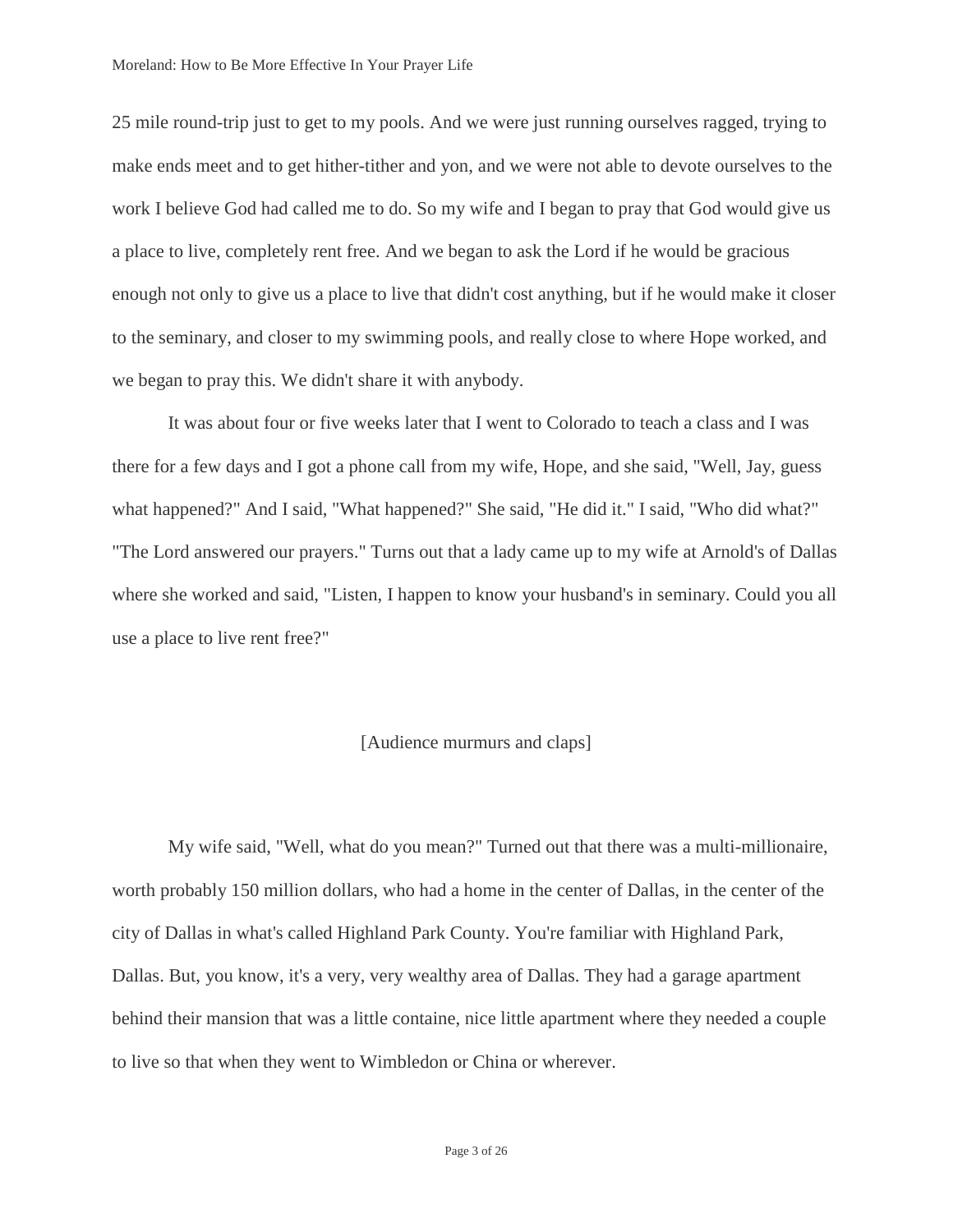## [Audience Laughter]

The couple would move into the main house and make sure their 12 year old daughter got to the bus stop, and got to school and everything on time, and it turned out that God gave us that place to live. We paid not a penny to live there. Hope's trip to work was cut down to a 15 to 18 minutes. Five of my 10 pools were within a mile and a half of the house and it was close to Dallas seminary, and it was an unbelievable coincidence. It was an, it was a specific answer, a prayer.

A few months, several months ago, about a year and a half, two months ago, my daughter Ashley came up and mentioned, said, "Dad, can we get a pool table?" And I just I told her, "Well, honey, really, I don't think we can. I can't afford it right now, and I just don't think we can justify the expense." Deep in my heart, I felt like it was a good thing to do for a number of reasons. I thought it was the sort of thing where it would provide a place where people could come over and, you know, when guys come around, I kind of like them at my house, not somewhere else--and you be the judge as to why that's true. But so, I told the Lord, I said, look, listen, I got to tell you, Lord, it'd be nice. I'd really like you to provide a pool table for us. It would be something, I think, that would be good for the family, and I tried to reason with him and persuade him about it. And one of the most important forms of prayer, by the way, is persuading God that you have a case. Seriously, you look at the Old Testament prophets, and one of the keys in prayer is that you lay out a case on paper as to why you think God should answer your prayer and you read your case to him. And this is it, read it, go through the points. And I did. I said, I've got some reasons for this. Here's why I'd like you to answer the prayer. Two, three weeks later, my wife and I go to my daughter Ali's soccer game. They're about I don't know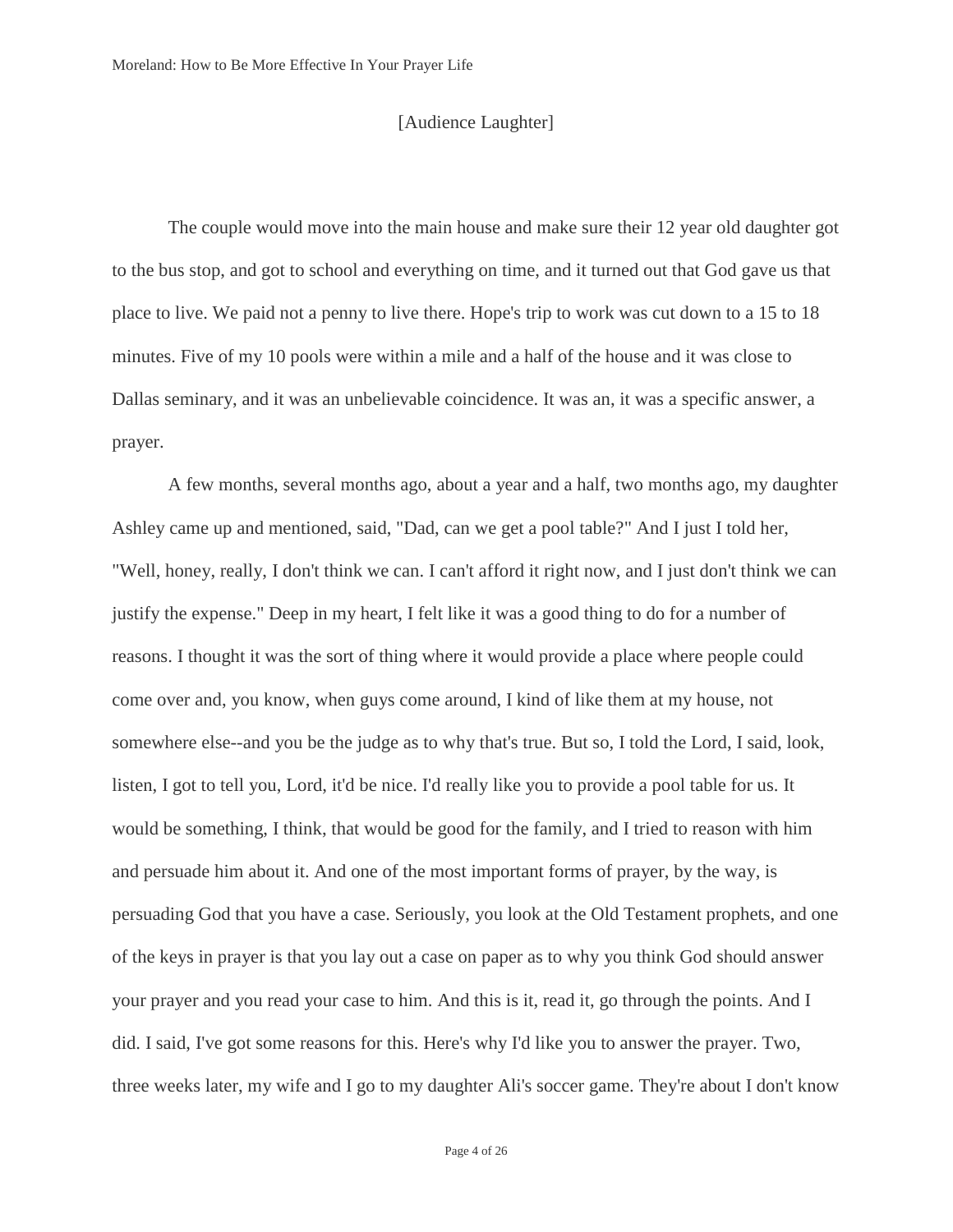how many kids on the team, 14, 15 kids, and all the parents are there. And one guy comes up, comes up to me and says, "Would you could you use a new pool table?"

## [Audience murmurs and gasps]

Now, I'm not kidding you. I said to him, I said, "You've got to be kidding me, Jim. I've been praying for a pool table." And this guy's a believer, and he said, "Well, I'm an answer to your prayer." And I said, "Boy, you sure are," I said, "What's going on?" He said, "I've had a guy who's been renting a house for me for six months and he has left. He hasn't paid his rent and he's gone, and he left about a two thousand dollar new pool table in that house, and I get to get rid of it." And he said, "I've got a truck, and if you can get five or six guys and pick that thing up, you can use the truck and it's yours. I want to get this thing off my hands." and I--and so God answered those prayers.

Now, I shared this with you. I shared this with you not because I want you to view God as this gimme-gimme thing. That's not the point. I picked the pool. I could have picked something like, I have hundreds of examples of this. I could have picked more substantial examples. But I picked the pool table just because it's a little picky, unique thing that meant something to my family. And I picked it because Jesus Christ cares about the little details of your life and he has invited us to make our requests known to him. Now, he doesn't answer all my prayers any more than he does all yours. But God is a God who answers prayer. He's also a God who comes to us in time of need if we will learn to experience his presence.

When I first joined Campus Crusade staff, I'll never forget I had been dating a girl at the time, and we had broken up, and we were going through--I was, I knew she was back at the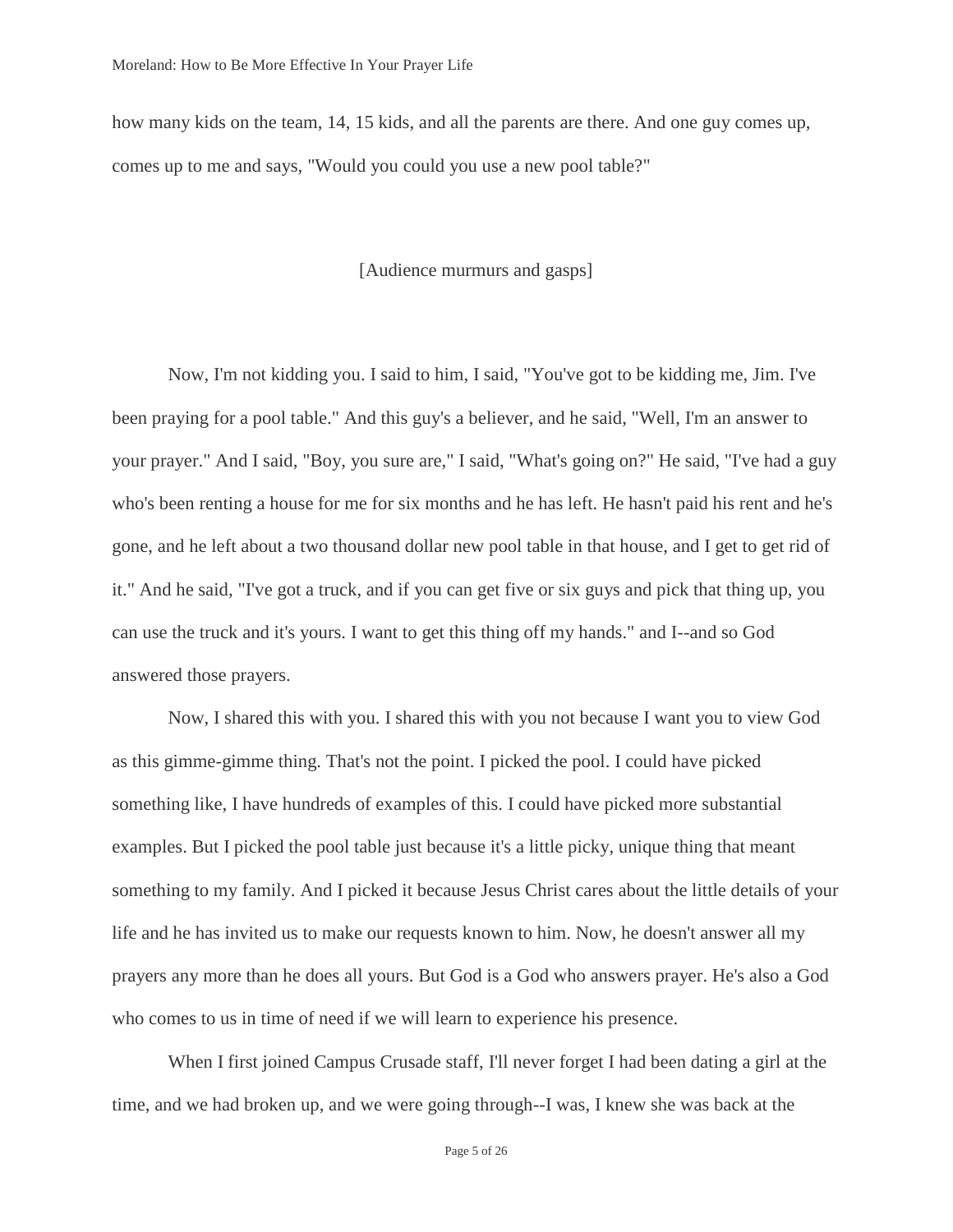University of Missouri going to college, and I was on crusade staff in Colorado and I was living in an apartment with another guy. And I was just, I was kind of on my own. And I had this little roll-away bed from a motel that I'd gotten to sleep on. And it was, it was a very lonely situation. And I was just--it was, it was one evening I was just kind of by myself, and I went into the room, closed the door, and I got on my knees and I began to simply pour my heart out to the Lord and I'll never forget it. I felt a presence come into that room and I can only tell you that God surrounded me with his reality. And I felt enveloped by a warm, caring, it was a slightly frightening thing because I could tell whoever it was, was a good bit bigger and smarter than I was. But there was a warm, tender presence that came into that room and strengthened me in a way that I will never be able to thank him enough for.

Last year, I think I shared this with you a few weeks ago. About a year ago, I was wrestling with a decision and I was grappling with perspective on something I can't share with you. But I was in the living room on my knees in a particular place I like to pray alone, and the Lord came and stood in front of me. And by that I mean, I could tell his presence was right there. I didn't see a vision. Some people do, I did not. And God, the Lord Jesus spoke to me. He placed a thought in my mind that came from him as to what to do, and it had a twofold aspect to it. And within 48 hours, I had two different people that I respect give me the same message without knowing that I was looking for it, and I have, I have obeyed what the Lord told me ever since. And I will tell you, it represented a huge unburdening of my heart at that time.

Now, I want to say, I say this to you because, look, you're young and you've got problems and you come into this auditorium this evening. Some of you are suffering from guy-girl difficulties. Some of you were struggling with friendship relationships. Others of you are struggling with things about your appearance or things that you don't like about yourself, what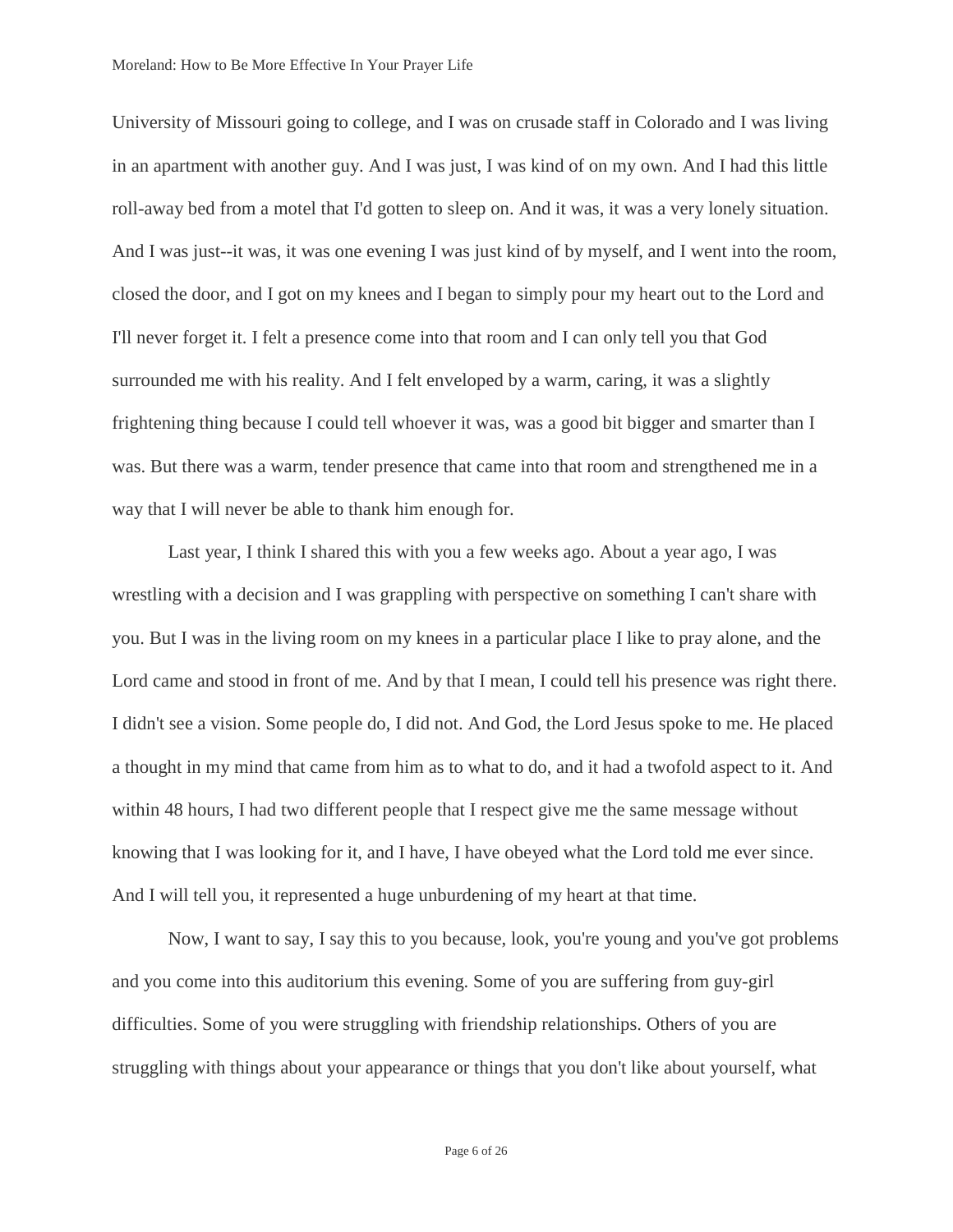have you. And I tried to tell you last week that the most important thing I can say to you last week was to just be patient and to realize you're still very young, and you, and you will be able to look back on your life and say, with all honesty, I have had a good life if you stay close to Christ. Now, you might not believe that right now because you're coming here tonight and you're hurting, and doggone it, you have--and I was the same way when I was your age--but what your problem is, you think, you know, I'm hurting now, and, gosh, if I'm still hurting like this, you know, five days from now even, I mean, that's like an eternity at your age. Your four months seems like forever. You know what? What if I'm not married in four months or, you know.

## [Audience Laughter]

And, and you think, and you, and I just want to tell you to relax and to be patient because God--you, when you get to be my age, if you will practice some of the things I'm going to share with you the rest of our time, you will look back on your life and you will see heartache in your life. I'm not going to deny that. And you'll see time is when you were when God did not answer your prayers. But you will look back on your life with a deep sense that there has been a companion with you who has taken care of you.

Now, I want to talk to you tonight about how to grow spiritually. Now, when you reach 25 years of age, assuming you're not there yet. What are you going to do between now and the time you're 25? And for those of you older just pick a relevant date.

[Audience Laughter]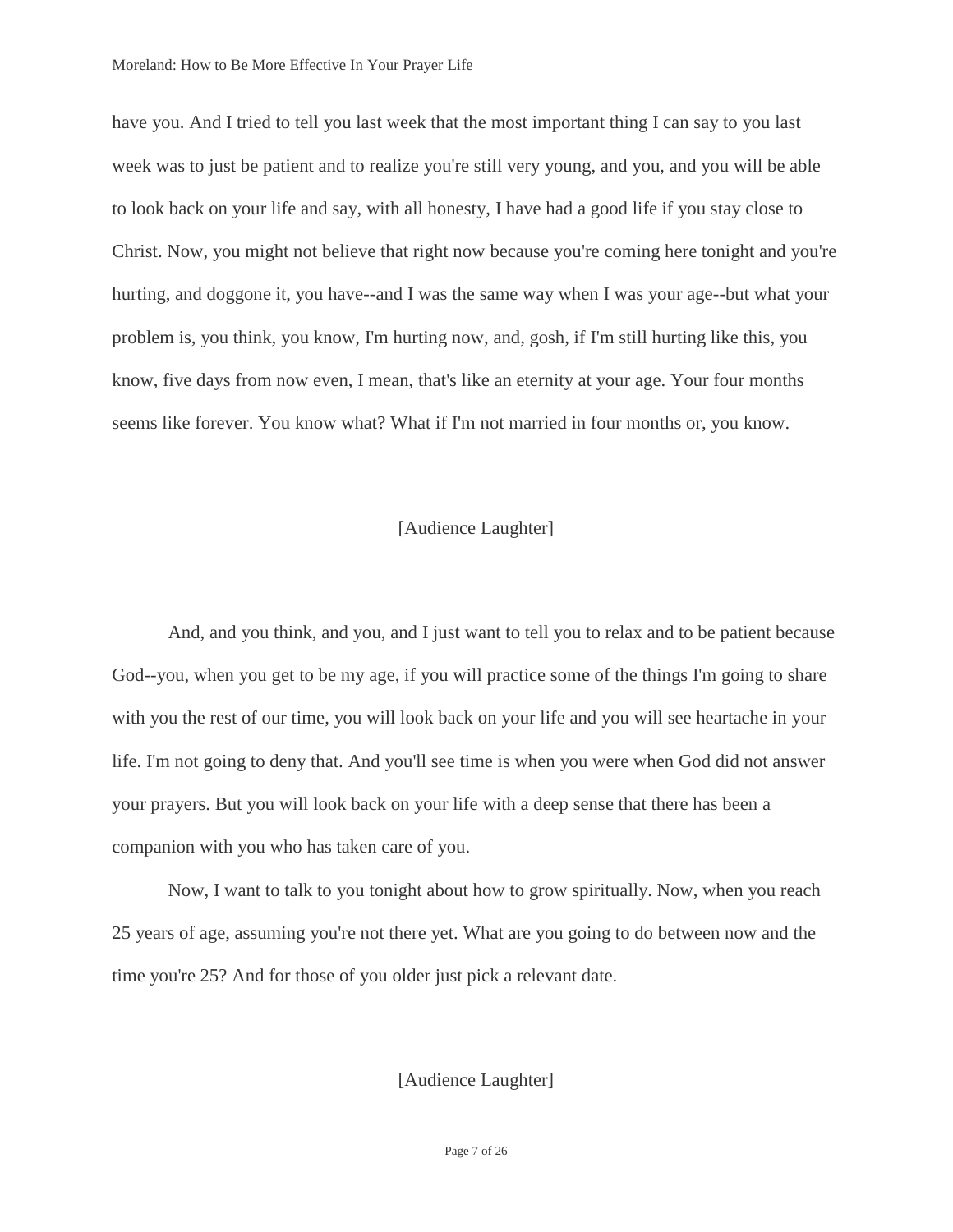How are you going to be? How are you going to guarantee that by the time you're 25, ou are going to be much more mature than you are now. How are you? What are you going to do so that by the time, let's say you're 25, you're going to have an awful lot more faith. Your faith is going to be more stable and strong. Your sense of peace and calm and strength inside and confidence and God is going to be more real, so you're not having to crank it up. What are you going to do now? I can guarantee you God isn't going to pour it on you like milk. It's not going to happen just by having a Christian T-shirt on and kind of walking around and listening to music. Right. How, what are you going to do? That's what I want to talk about tonight.

And we have a problem because brothers and sisters, the church at this period of time has been giving you a message that isn't true. And the message is basically a picture of spiritual growth. And here's what that picture looks like. It says here, if you'll do this, you'll grow spiritually, number one: you got to attend church or a service you need, you will sing in worship to Jesus, you hear the Bible taught, and if you combine that with, with Christian fellowship and if you'll try to have a quiet time once in a while, you'll grow spiritually. Now, there's, there's nothing wrong with what was recommended. The problem is it's not intense enough because Christianity isn't another set of activities like tennis that you add to a secular life. You understand? Am I making sense to you? Your relationship with God has got to be the core of who you are. Now, that doesn't mean that you are only thinking about God and you're not doing your homework or anything else, especially if you're in my class.

## [Audience Laughter]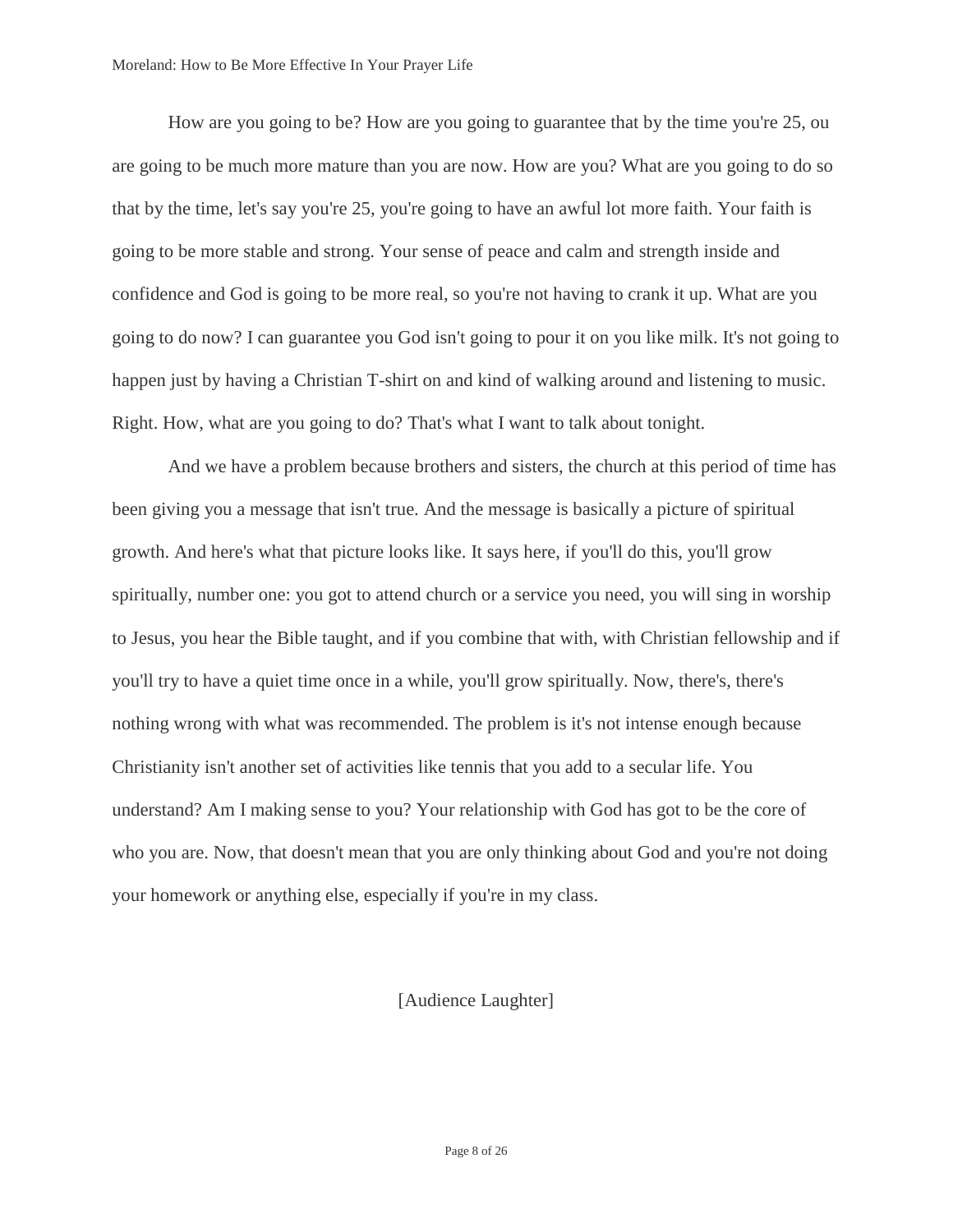But the problem is that you are not going to, by the time you're 25, if all you do is read a few Christian books and try to have a quiet time now and then, and go to church and fellowship group. And even get involved with small Bible study, and sing praise hymns, that's not enough. And all of those are good activities.

Now what's missing? This is the main thing that's missing. That you--that has been left out of what you have been told. And it's this is: what is missing is bodily disciplines and training exercises that you do every day, bodily discipline and training exercises. Now, I know that one over like a lead balloon because you don't know what I'm talking about, so let me clarify this. Suppose you wanted to become good at the piano. Could it be enough for you to meet once a week and sing about playing the piano? Hear somebody give a talk about piano playing, hang around piano players and drink coffee and talk about piano. Golly, what a scale that was. Stuff like that.

## [Audience Laughter]

(Laughs) I mean, do you think that's. Or what about learning to play tennis? Yeah. Same thing, you hang around a tennis player. Now, now, what would be missing in that? Practice. Now, if you're going to if you're going to become good at tennis, what do you have to do? You have got to get your body involved. You can't just get your mind involved. You've got to bring your body into it. And guess what you have to do? You have to do some things over, and over, and over, and over again. Why? Because what you've got to develop is a piano or tennis character. What's character? Character is your set of habits. If you want to know what a person's character is, a person's character is all of their habits. What's a habit? It's, it's the way you think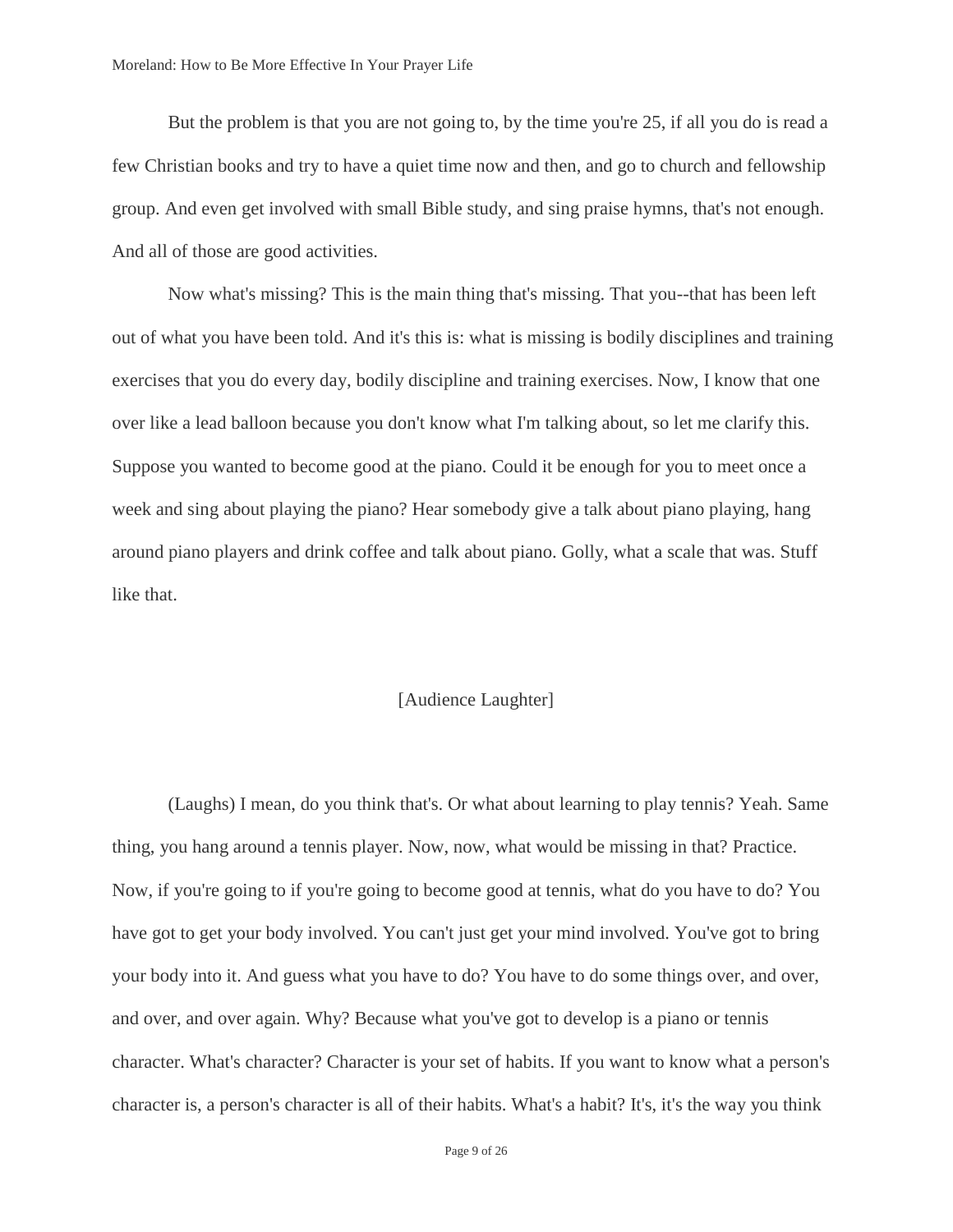and feel and behave without having to will to do it. Let me say it again: your habits are the way that you feel, it's the way you think, and it's the way you act without having to will to feel that way, or without having to will to think that way, or without having to choose to behave that way. A habit is something that's triggered without you even having the will to do it. And you are the sum total of your habits. And if you want to become good at the piano, you've got to develop piano habits. That means you've got to develop a piano character. If you want to become good at math, you've got to develop a math character. You've actually got to develop certain ways of thinking and feeling and behaving that make you good at math.

Now, what's the point? If you want to be good at the Christian life, you've got to develop a Christian set of habits. You've got to develop a Christian character, just like you have to develop a piano character. And just as you cannot develop a piano character unless you get your body involved in doing some things over and over again, you cannot develop a Christian character unless you get your body involved over and over again, repetitively. Let me illustrate it.

Oh, 10 years ago, I debated one of the top atheists in the world. Guy named Kai Nielsen. I was asked to debate him at the University of Mississippi. I had just received my Ph.D. in philosophy about a year or two before then. I'd had one journal article I'd submitted for publication. This man had written 285 journal articles and 20 books on defending atheism. He was so well known that for my Ph.D. at USC they'd give a set of books you've got to read to pass your doctoral exams, and his writings were required readings to pass my Ph.D. at SC. He was the president of the Canadian Philosophical Association. And I shared with you that we got on a platform and we debated 3 hours on the existence of God.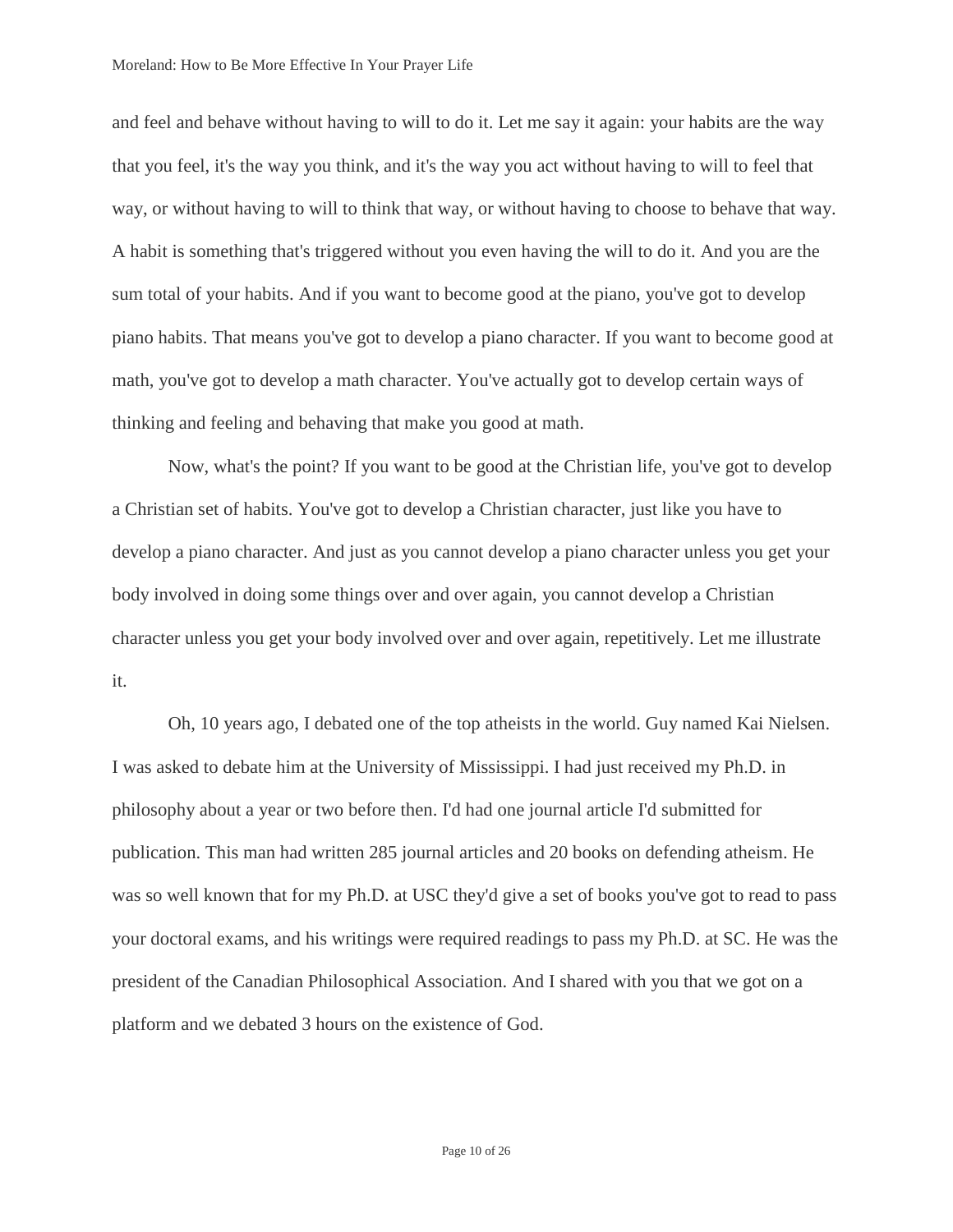Now, how did I have the courage to do that? It wasn't because 10 years before then, I'd read books on evangelism and played tapes on it and listened and sung songs about it. What I actually did is I actually went and shared my faith with people over and over and over again. One on one. And I first went up and I'd say, listen, if you have a few minutes, I'd like to talk to you about how you can know Jesus Christ personally. Ah, get out of here. Okay? I got rejected, but I kept doing it. Eventually, I got to the point where I was willing to walk into a sorority or a football, football team, pro athletes; so I could speak to that group. Then eventually it went on. What made the difference? How did I develop an evangelistic character? By repeatedly performing certain behaviors over and over again.

If you want peace and joy in your life as a Christian, you've got to practice spiritual training. You must you must undergo training exercises. As a Christian that involved the use of your body. Now, just to prove this, let me show you some biblical passages. And then I want to get very practical with you. Please turn to Romans chapter 12. Romans 12. (Pauses) This is a passage you're familiar with, I hope. It says something very important, and I want to call your attention to an aspect of this passage that you may not have thought about. Paul is, is exhorting us to become dedicated to spiritual growth. And look what he says in Romans 12, verse 1, He says, "I urge you, therefore, brothers and sisters, by the mercies of God to present," what? Notice he does not say to present your mind. He does not say to present yourself. He says to present your body. What's your body? It's this thing right here. Okay? Now you think, Okay that sounds interesting. What. what does that mean? What does it mean to present your body? Okay, turn to Romans 6, and he clarifies what it means. He clarifies what it means.

(Pauses) In Romans, in Romans 6, in verse 12, Paul unpacks what he means, what he's going to say, and Romans 12 and look what he says, "Therefore, don't let sin reign," where, "in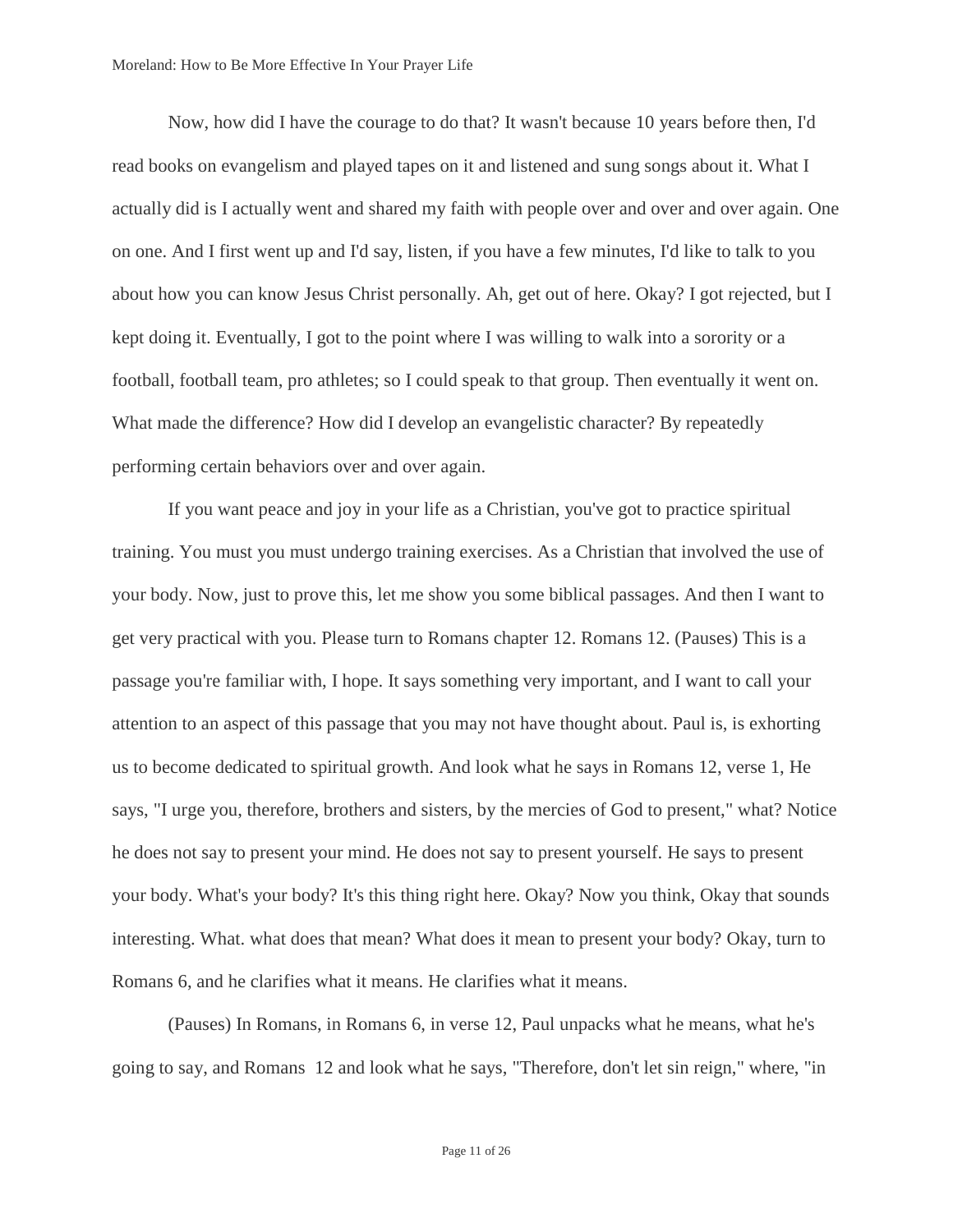your body that you should obey its laws and do not go on presenting," now, look very carefully, "the members of your body to sin as instruments of unrighteousness, but instead present yourselves to God as those alive from the dead," And what? Your what? "Your members." What are the members of your body? Your stomach, your intestines, your legs, your mouth, your ears, your eyes. If sin exists in your body, according to the Bible, your body is not evil, but it contains evil and sin resides in your body parts.

Now, what does that mean? That means, stay with me, because I'm going to give you a practical application, but I want you to get the theory here. Sin dwells as habit in your body. Illustration: I'm a lefty. I can write with my left hand, and if you asked me to write a paragraph from the right hand, I couldn't do it if I wanted to. Now, why is that? Because there are certain habits of writing that exist in my fingers and in this part of my hand. When I sit down to write a sentence, I do not will intentionally to write the English letters the way I do. I don't have to even think about it, do you? I can do it by what? Habit. Where do those habits exist? In my body. If you want to learn to play tennis, you've got to do certain things over and over and over again in order to form what? Habits. Where do the habits reside? In certain regions of your body. If you're swinging improperly, it's because certain parts of your body are veering away from the way you've trained them to behave.

Now, similarly, sin resides throughout your body and you can almost begin to feel when you are, if you're--suppose you're in the habit of being anxious. There will be localized places in your body that you will begin to feel that anxiety well up. By the way, same is true with anger. One of the greatest cures for anger is fasting, because what fasting does is it's a way of presenting your comfort zone to God, to retrain it, to be able to live when it's not comforted, to feel okay. Now, I'm going to come to fasting later, but fasting is a way of presenting your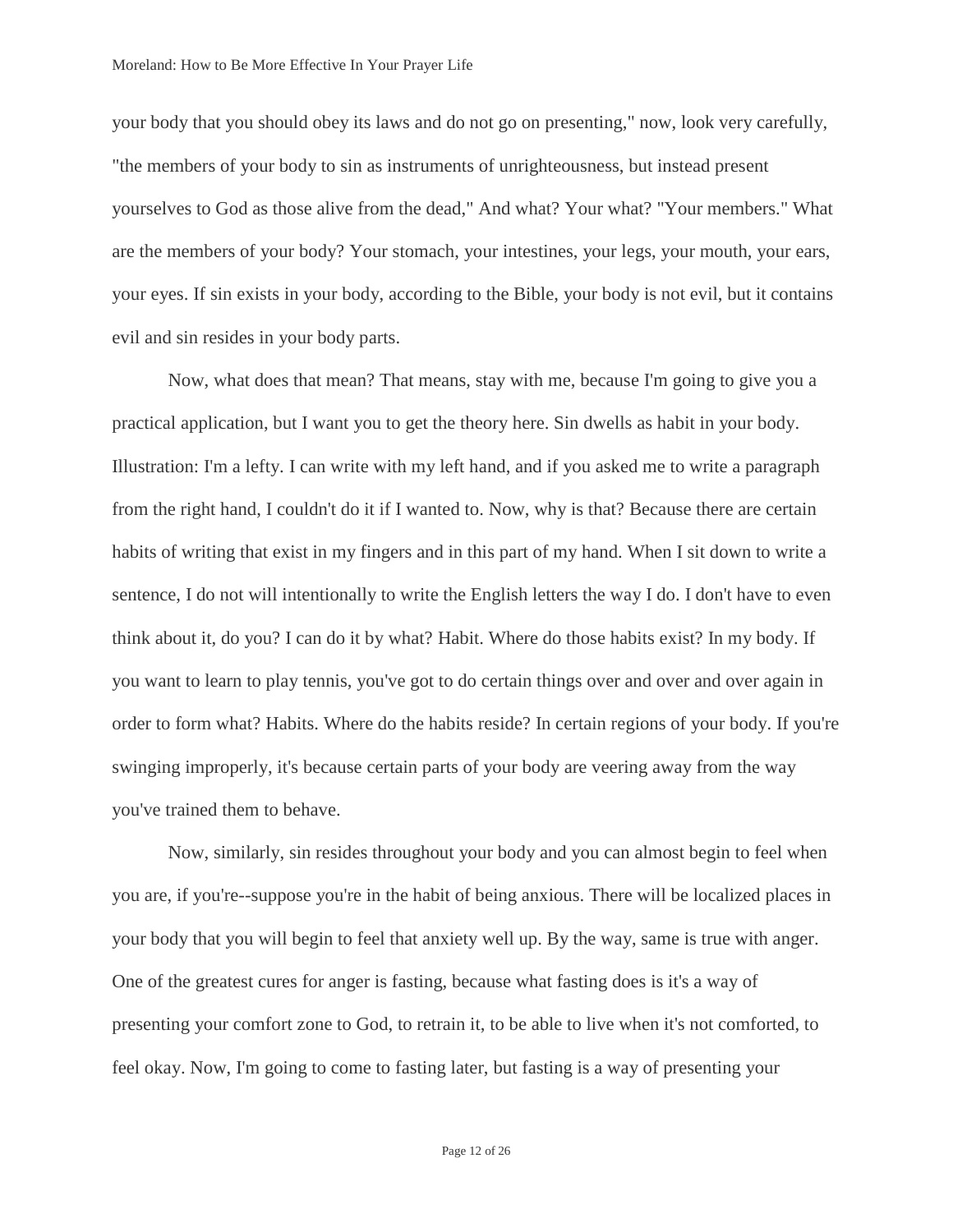stomach to God, your members to God as instruments of righteousness. Why do you want to do that? Because right about in here is where your anger and your anxiety resides. Sometimes it's a little higher, but if you can gain control of your stomach, you can reprogram your anger and anxiety which resides in your body not to run in a certain direction.

If you are the kind of person that needs attention and you talk a lot to get attention. One of the things you've got to do is to retrain your tongue. If you're a sour person and kind of depressive, that sourness will reside in certain areas of emotion throughout your body and right here, and one of the ways that you can become less sour is if you will train yourself to smile. This is not fake. It's not that you're trying to be dishonest. It's a form of training. And what, what you have to do if you're going to grow spiritually is you've got to bring your body parts into your Christian life and do repetitive behaviors to change the habits that reside in the members of your body.

This is why Paul says in 1 Corinthians 9, "I buffet my body," train it. And this is why he says in Colossians 3:5 to present your members to God. He says it again. Now, let me just say now again, before we move to some practical application here. Think of your Christian life as a as a sport or as a learning to play a musical instrument. And I mean this literally, if you learn to play the piano, you want to develop a piano character, and all that means is you want to develop certain piano playing habits that reside in your members that you don't have to even think about when you sit down. You understand that? If you have to sit down and play a piece and will to play it, you're in trouble. If you guys are tempted with pornography and you get to a point and you have not trained the members of your bodies to be able to handle that by getting away from it, you will, you will give into it. And what you've got to do is start by dealing with food and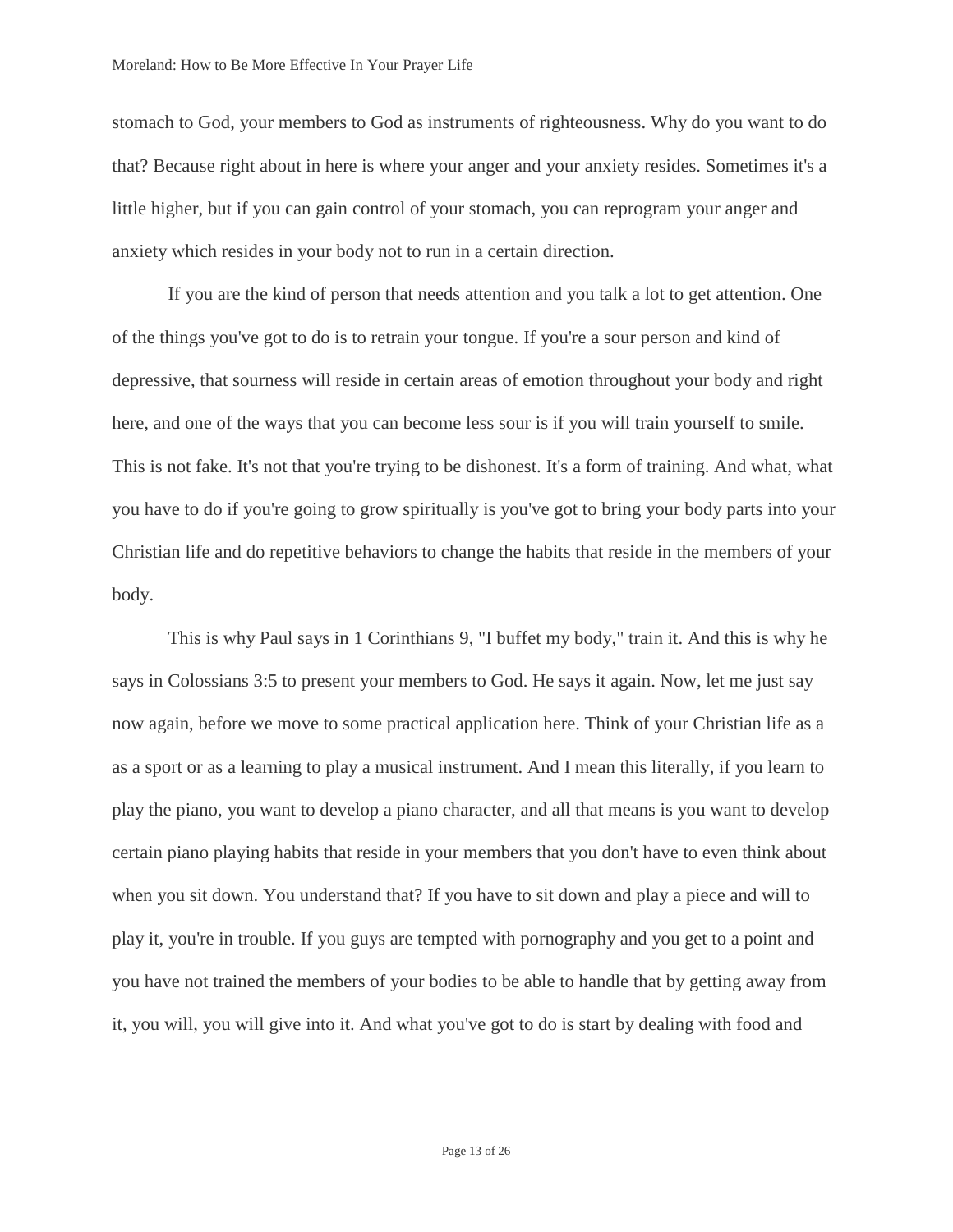things of that sort, and you have to retrain your body. Now, what I want to talk about is some specifics and I want to then move. I've given you some biblical passages.

What you want is a Christian character. You want a Christian set of habits. What kind of habits? Those that will give you strength, and peace, and joy, and calmness, and courage; and an ability to handle your depression, and your anxiety, and your heartache. You want a character that is harder to defeat. How do you do that? By practicing disciplines of the spirit. Sometimes, I simply call them bodily training exercises. These are training exercises for spiritual, not piano character, (laughs) okay? These are training exercises that will help you get better at life instead of getting better at math or something else.

Now, I want to be very clear and clarify. I'm going to give you; I'm going to suggest three of them for you tonight. There are about 15 that are typical. But I'm going to suggest 3 this evening. And before I do, I want to give you a couple of more words on it. Just think of fasting for a minute. These disciplines are not to be viewed as works. You are not to view these as attempts to impress God so that he will think, well, maybe I ought to grant him a few more requests because look at all the fasting they're doing. This it has nothing to do with trying to make God impressed with how spiritual you are. This has nothing at all to do with that. Furthermore, these disciplines--this is very important, there's a lot of confusion on this. These disciplines do not exist so you can get good at the disciplines. The disciplines exist so that you can get good at living.

Let me give you an example. You play the scales not so you can get good at playing scales (laughs). You, you play or when you, if you're on a soccer team, you practice certain drills not so you're good at the drills. You play scales so you can be good at playing Bach or Beethoven or something of that sort. Similarly, you practice fasting, not so you can get good at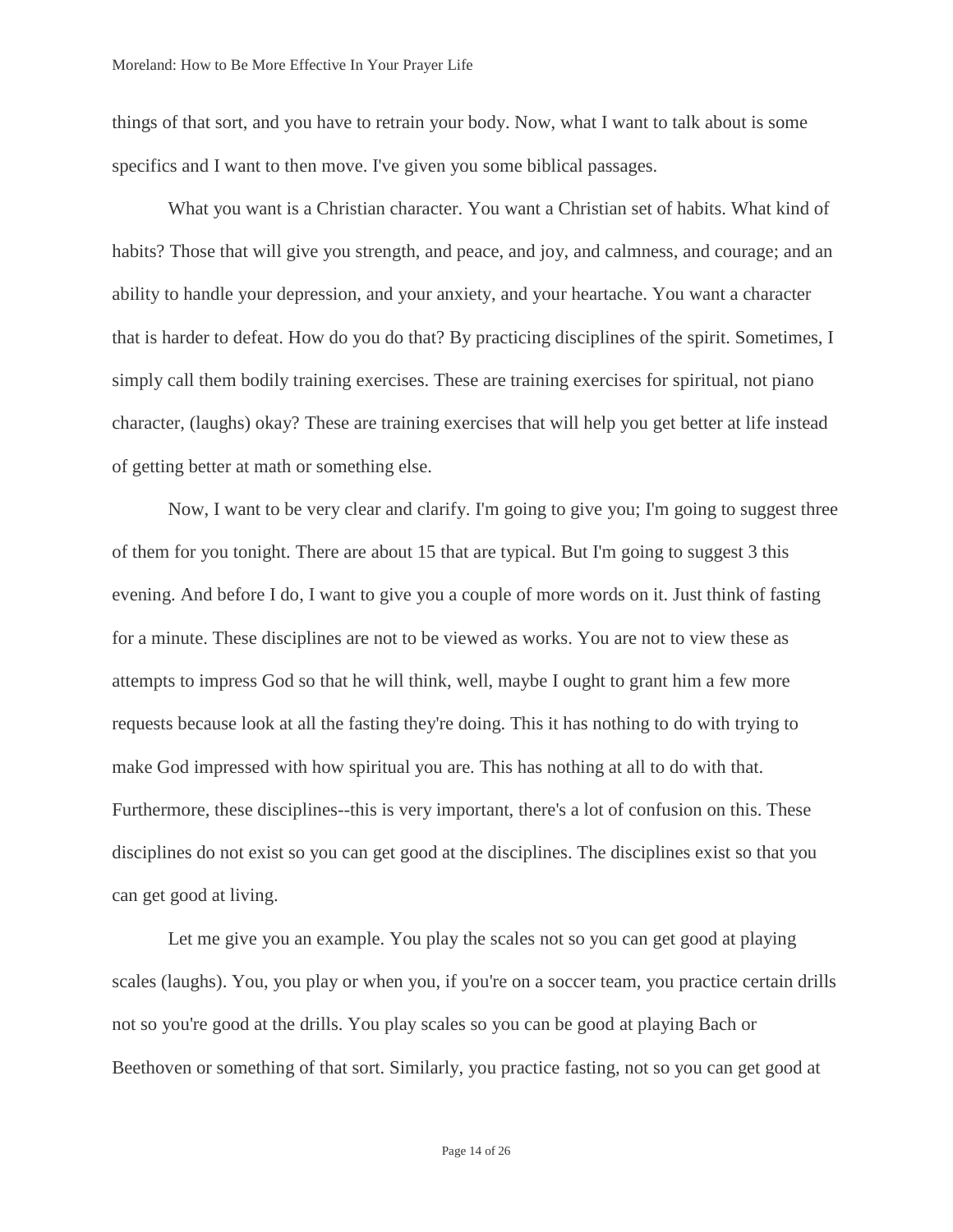fasting. In fact, you practice fasting so you need it less and less. You practice fasting so that you can get good at remaining calm and controlling your anger and anxiety. That's why you practice fasting. Now, there are other reasons to fast, but I can't cover that tonight. So a discipline is something that you practice. It involves your body and it is not there so you can get good at it. It's there so you can get good at life.

Now, I want to warn you that if you begin to practice some of these, you ought to anticipate trouble at the beginning. And I'll explain that in a minute. Let me suggest three disciplines for you to begin with. Jesus Christ practiced every single one of these. And if He needed them and He did, you have to understand that as a human being, Jesus Christ grew. He certainly, He was the son of God, but He was also a human and in His human nature, He regularly practiced disciplines of the spirit and the one of the single, the single most important of the disciplines is the discipline of solitude and silence, the discipline of solitude and silence.

Would you turn to Mark chapter 1 verse 35? Mark 1:35. (Pauses) Here we see Jesus after He had expended Himself; He'd given out a lot of energy. We find in verse 35 of Mark 1 a custom that was a part of His life. The verse 35 it says, "And then the early morning, while it was still dark he rose." And by the way, don't worry about getting up early in the dark. That was because these people went to bed early. Remember me mentioning the sleep thing. There, there, there is a discipline called watching, where you deny yourself sleep in order to wait for God to come to you. And it is a discipline. Sometimes it's, it's kind of a thing where you get up in the middle of the night and you go somewhere and you wait for two or three hours, you wake up at 2:00 and you wait. That is a discipline. But Jesus, getting up early is because he probably went to bed at 8:00. So don't, don't, don't get hung up on that part of it. No, I'm serious because many Christians look at these and they think they're kind of like taking bad medicine. Oh, man, does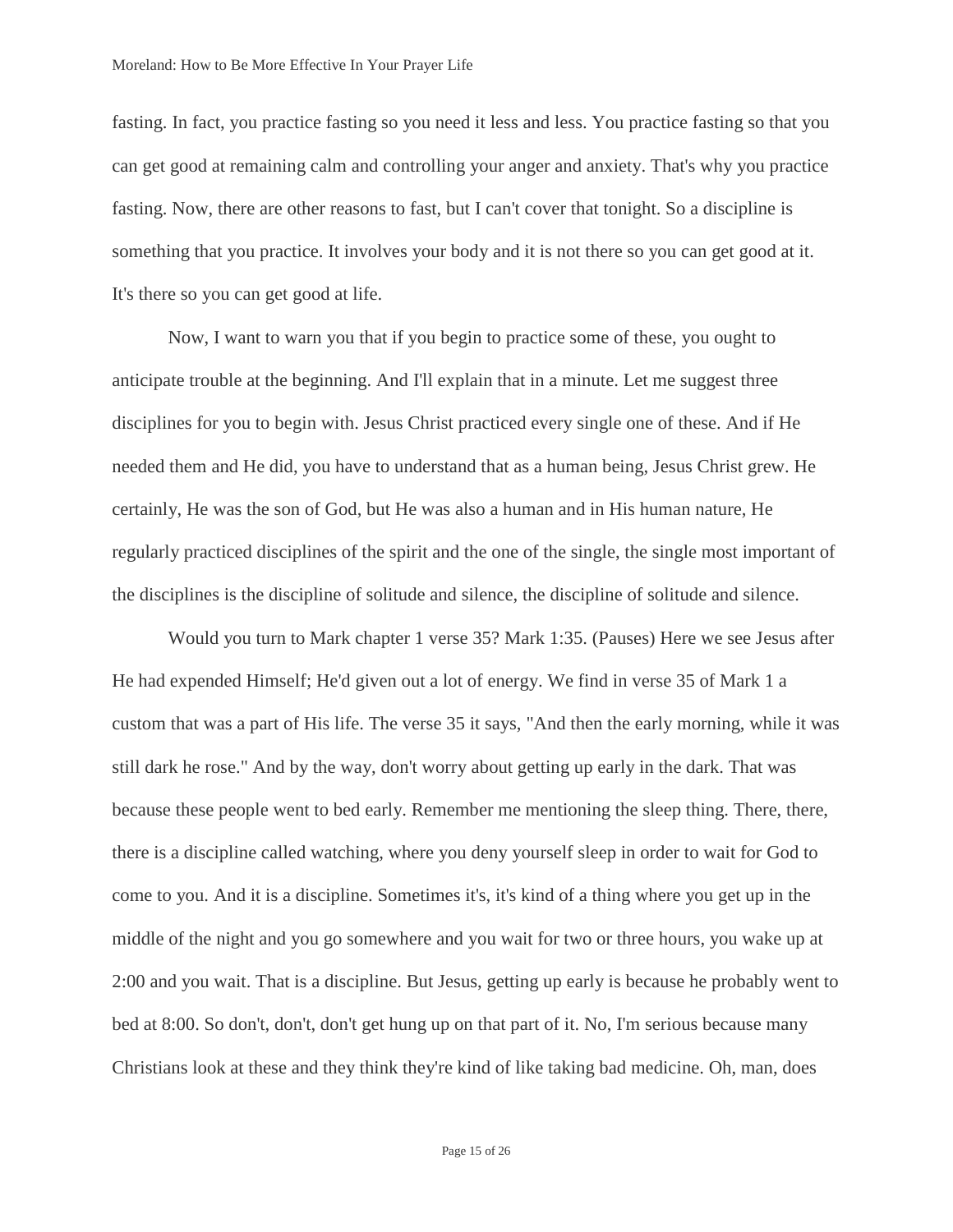that mean, I got to get up early. No, if you're going to bed late, get up late. Don't skip class, for heaven's sake.

## [Audience Laughter]

Alright. Verse 35, "In the early morning while it was still dark, he arose and he departed and went out to a lonely place." Now, I can't, I don't have time this evening to demonstrate all the places in the Gospels where Jesus got away by Himself in a quiet, lonely area. The discipline of solitude is the discipline of going to be alone without talking or hearing noise, if possible. And you add the discipline of silence to solitude and silence is the, is, is refraining from using your mouth to talk. It is keeping your mouth shut. It is training yourself to be quiet. And it's also denying yourself the right to listen to anything, to music or things of that sort. Solitude is without any question the single most important thing in my wife's life and in mine that has changed our Christian life. This is absolutely critical.

Now, why is this important? Here's the problem. We all have baggage. We all have insecurities and problems. Right? Now, we're also good liars. We lie to ourselves. We don't like to face our stuff, do we? So guess what we do. We learn, and we're real good at this, we learn to work out our problems by setting up our social systems to sustain us as dysfunctional people (laughs). Not a cheery picture, and it's not the whole truth. But we do it. Some of us do it by talking all the time. Others do it by unhooking and kind of, you know, when you walk past them they don't look up, and the reason is they don't want to be rejected. So they reject you first by not looking at you. They don't want to make eye contact. Or we surround ourselves with people that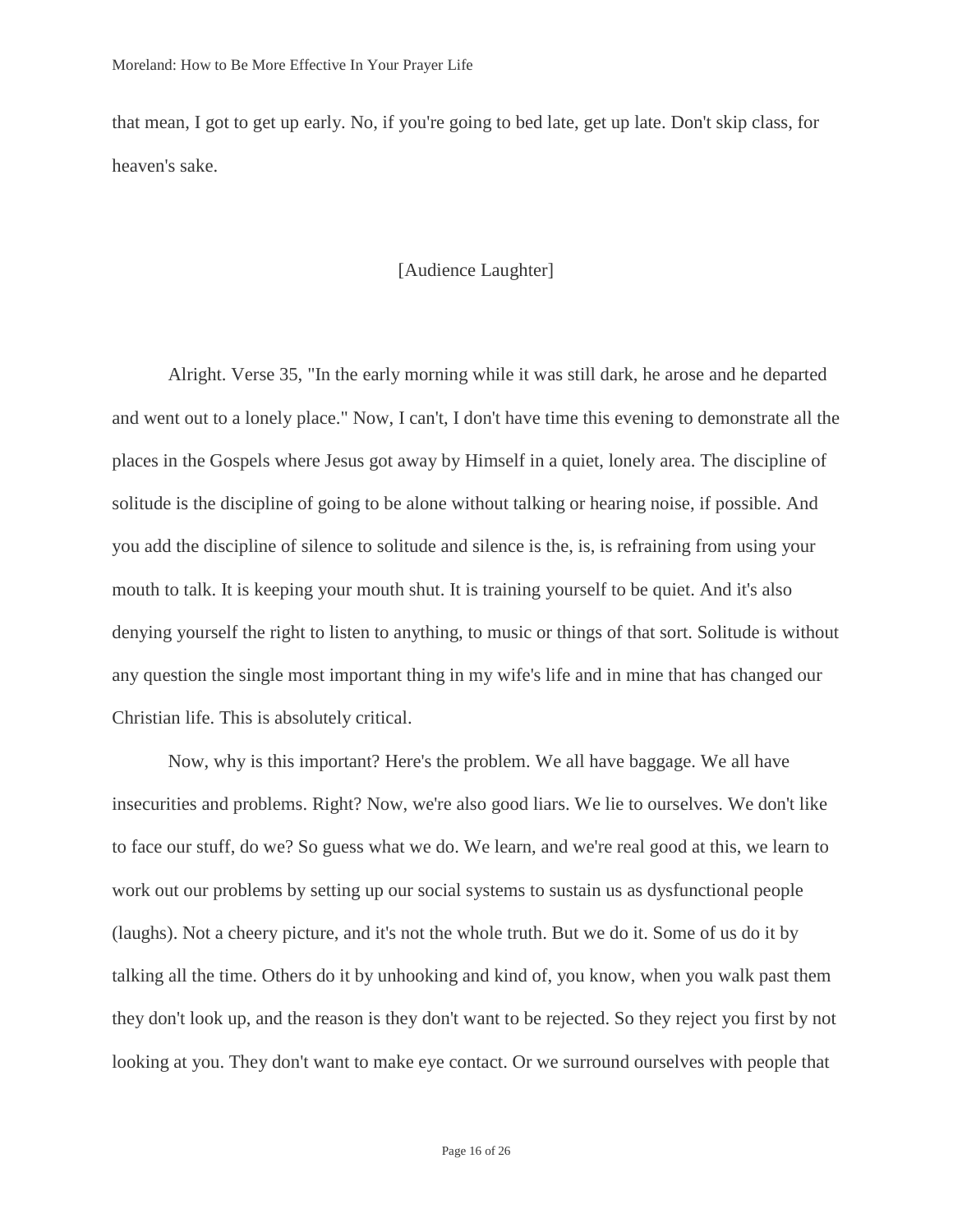keep us adrenalized and high energy. Now, guess what? Now friendship is wonderful, and it's not all unhealthy. Don't hear me saying all your relationships are sin.

### [Audience Laughter]

Only part, only part of it is sin, okay? But, but guess what happens? What happens is if you continue to need that social system to feel okay about yourself, you're going to be controlled by it and you're not going to change because the social system has an interest in keeping you the same. Now, what you've got to do is to train yourself to unhook from that social system. You've got to get away from it. You've got to learn to distance from the people that you love and care about and that you're around, and to get away from them.

I was talking to my daughter Ashley today. When you're, if you're inclined, if you're lonely and nervous and you're inclined to call somebody on the phone cause you need to be around somebody, that's maybe that's not a bad idea. But I'm suggesting that you sometimes train yourself, before you go for that phone, to learn to be alone that evening or that afternoon or practice that. I'm not denying the importance of friendship. Don't hear me say that. But I am saying that if Jesus Christ, and if the great people in the history of the church, and all the great ones, have told of the need for regular periods of learning to be alone and quiet, you need it, too.

How do you do this? It can be as simple as trying to take a walk for 30 minutes to 45 minutes by yourself if that, if that's all you can do. Another example is if you could drive in your car, if you have, if you have a ways to drive to work and you've got, say, 30 minutes, one way to try to get in your car, and drive slowly if you can and to be quiet; turn everything off and learn to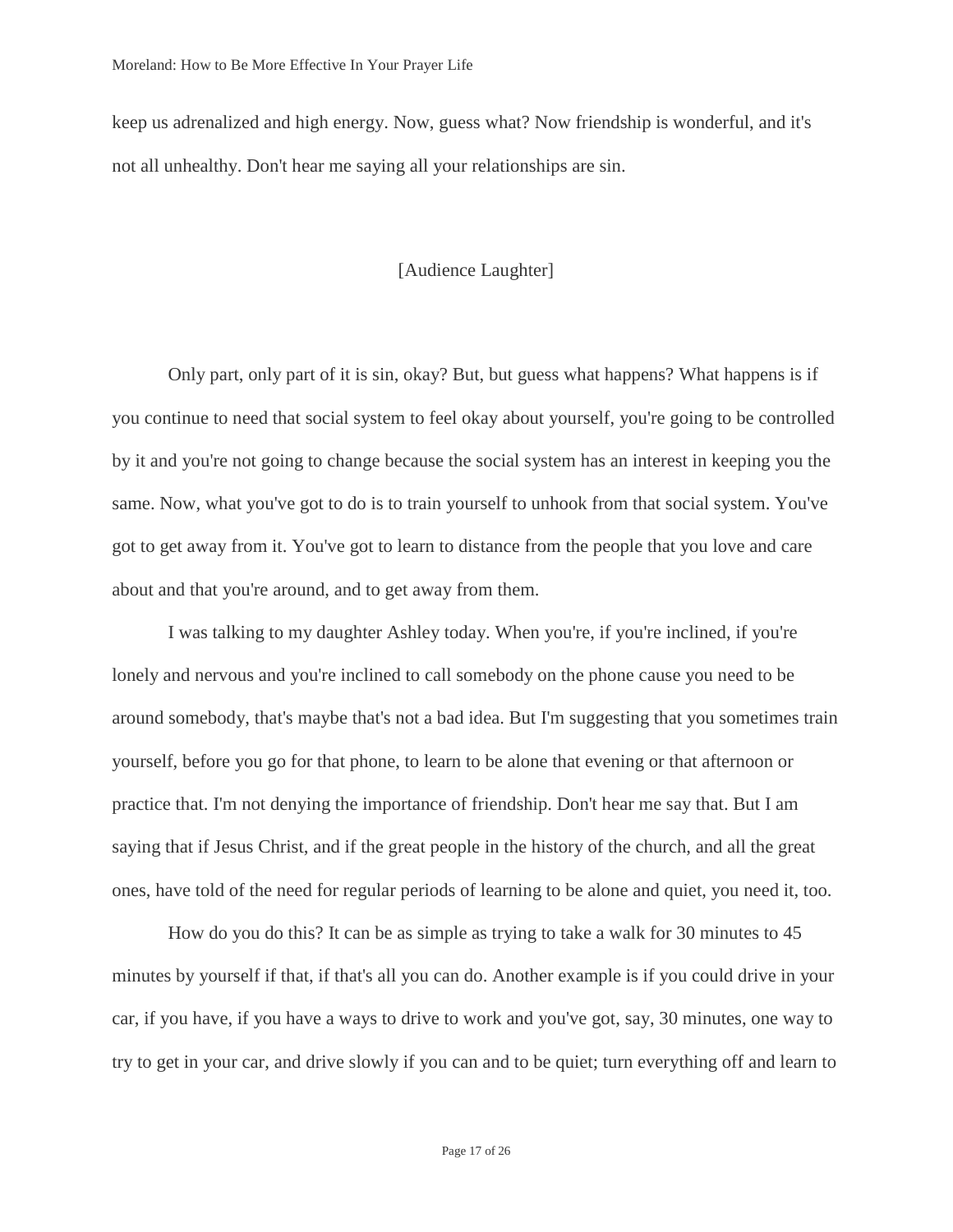sit and relax and be quiet. Another thing you can do is when you when you're around, people socially practice being quiet and not speaking. Now, don't be weird about it.

#### [Audience Laughter]

But, so now the next week on campus, people are emailing me because no one is talking, what's going on? You know, I don't want that. But, but this is, this will be, this is strength for your soul. Now what, now here's what's going to happen if you do this. If you get another, another wonderful thing, if you can, is to try to get away on Saturday mornings or some morning when you study, go buy yourself somewhere and get away from people. And if you can take just a little bit of time to walk and to be alone and to contemplate before you study, do it, if you can. Now, what's going to happen if you do this is you're going to--the first thing that will happen to you is you'll get fidgety, and antsy, and insecure. And that's, that's what you should expect, because what that will tell you is how desperately you depend on your contact with other people to feel okay about yourself. And you will never grow with Jesus Christ if you never learn the art of being alone. Solitude is critical.

Secondly, forgive me for going quickly, but I want to get through three of these. The second one is the discipline of frugality. Frugality. Frugality is, is refusing to use something you own for your own pleasure. Frugality is refusing to use something that you own for your own pleasure. Now, now, please hear me. It is not because there's something wrong with what you own. It is training yourself not to need it. Here's an illustration. Frugality would be abstaining from the radio or from any kind of music for a week to two week period. Frugality would be abstaining from television, let's say, for a month here. Here's another example of frugality. Now,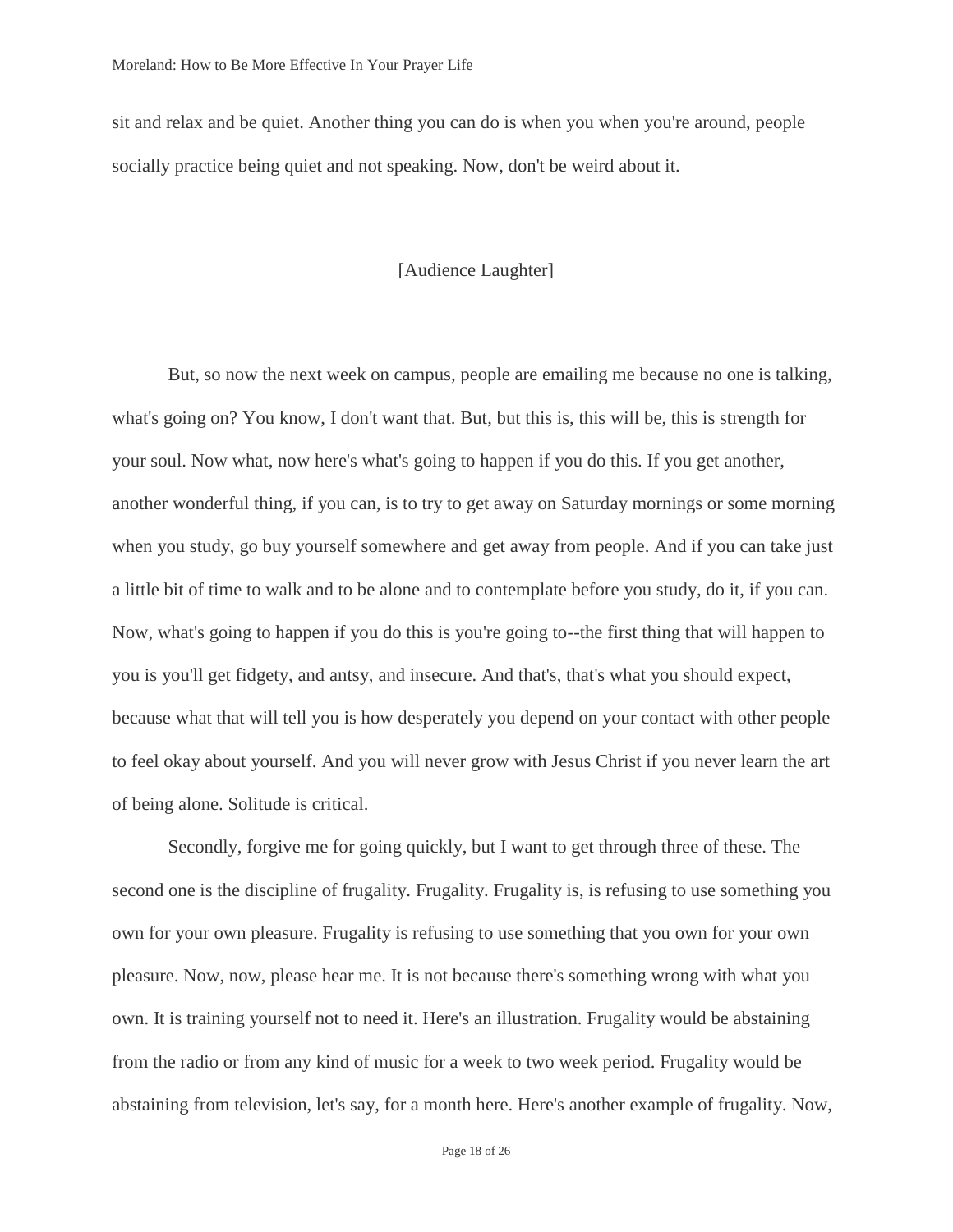you may think this is a little silly, but it is refusing to wear attractive clothing in social situations where it threatens you not to look attractive. One of the most important things you can do is to train yourself to wear clothing that is very plain. Now, let me finish the sentence here. When you go someplace to wear clothing, that that is that people, you know, people will probably think is not wildly inappropriate, but they'll just think it's kind of mayonnaise, and to learn, to learn that that's okay.

Listen, when I cleaned swimming pools, my mom and dad are blue collar workers and I was going to these people's houses cleaning their pools. And I look like some just some pool cleaning guy, and these people treated me like just a scummy blue collar guy. That's not my view. That was theirs. And I did not tell them, there were people I would not tell that I was smarter than they were and had more education because I wanted not, I wanted not to need them to know that. Now, I am not saying there's anything wrong if you have nice clothing and makeup and all that to enjoying it and feeling praise--enjoy your nice clothes. Don't hear me saying that. But maybe you say to yourself, I need this too much. Then maybe what you should do is to train yourself to refrain from using your nicer clothing in situations and go for the clothing that it's not going get as much attention in order to train yourself, that you can deny yourself those things and you can still be okay.

Fasting is another example. I recommend that if a person wants to practice fasting that they, they start with a meal of one meal a week and they, they start by, by forgoing lunch; eat breakfast and then forego lunch. And if you'd like, if you want to go further than that, then I would suggest that you forgo breakfast and lunch, and you might even be able to get it up longer than that. Now the point of fasting, again, this is not to impress God. It is to train yourself to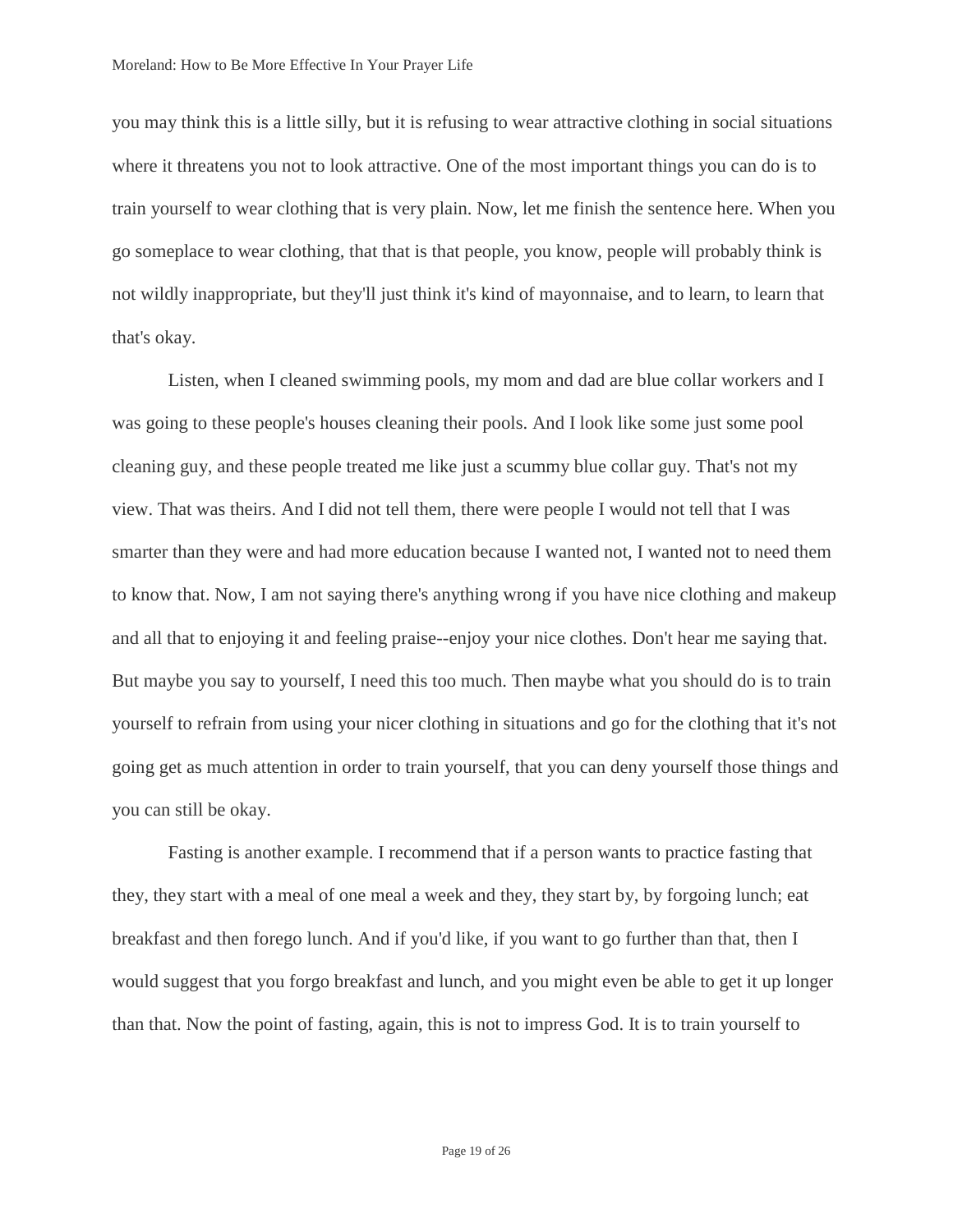unhook from things that are you're relying upon to feel comforted so that you can face what's really bothering you and work on it. Is this making any sense?

See, see, look. If we're not careful, we live day to day primarily wanting to feel good and comforted, and not to feel uncomfortable. And there's nothing wrong with that. But, after a while we start using this as our God. And what, what the discipline of frugality says is, not that there's anything wrong with the radio, not that there's anything wrong with television, not that there's anything wrong with nice clothes or food. But there comes a time when you'd say, I'm going to unhook from this for a period of time simply to learn to improve my swing. You get the point? To work on my character, my habits.

The first one then is solitude. The second one is frugality, including I would put fasting, which is the refraining from using food for a period of time. And the third one is prayer as a discipline, prayer as a discipline. Now you can view prayer in one or two ways, and I've already talked to you about this, but I want to give you some tips that we've already shared. I'll try to make this quick, because I know you need you need to go. But prayer as a discipline is different than prayer, as a way of trying to get your requests answered. Prayer as a discipline is a form of training exercise, and when you take on prayer as a form of training, your body position makes all the difference in the world. If you want to train yourself to pray, there are certain things you need to do. And I've already shared a couple, but let me list some things that will change your life if you'll make them part of your regular prayer life. And the first one is, as I've already told you, the use of the Jesus prayer. The Jesus prayer is the prayer, "Lord Jesus Christ, have mercy on me." You pray that prayer 100 times a day and it will change your life.

Now, here's why. You get up and you're thinking about 50 different things, and you have no interest in talking to God or anything. So what you do, I'll get, I do this when I come to work.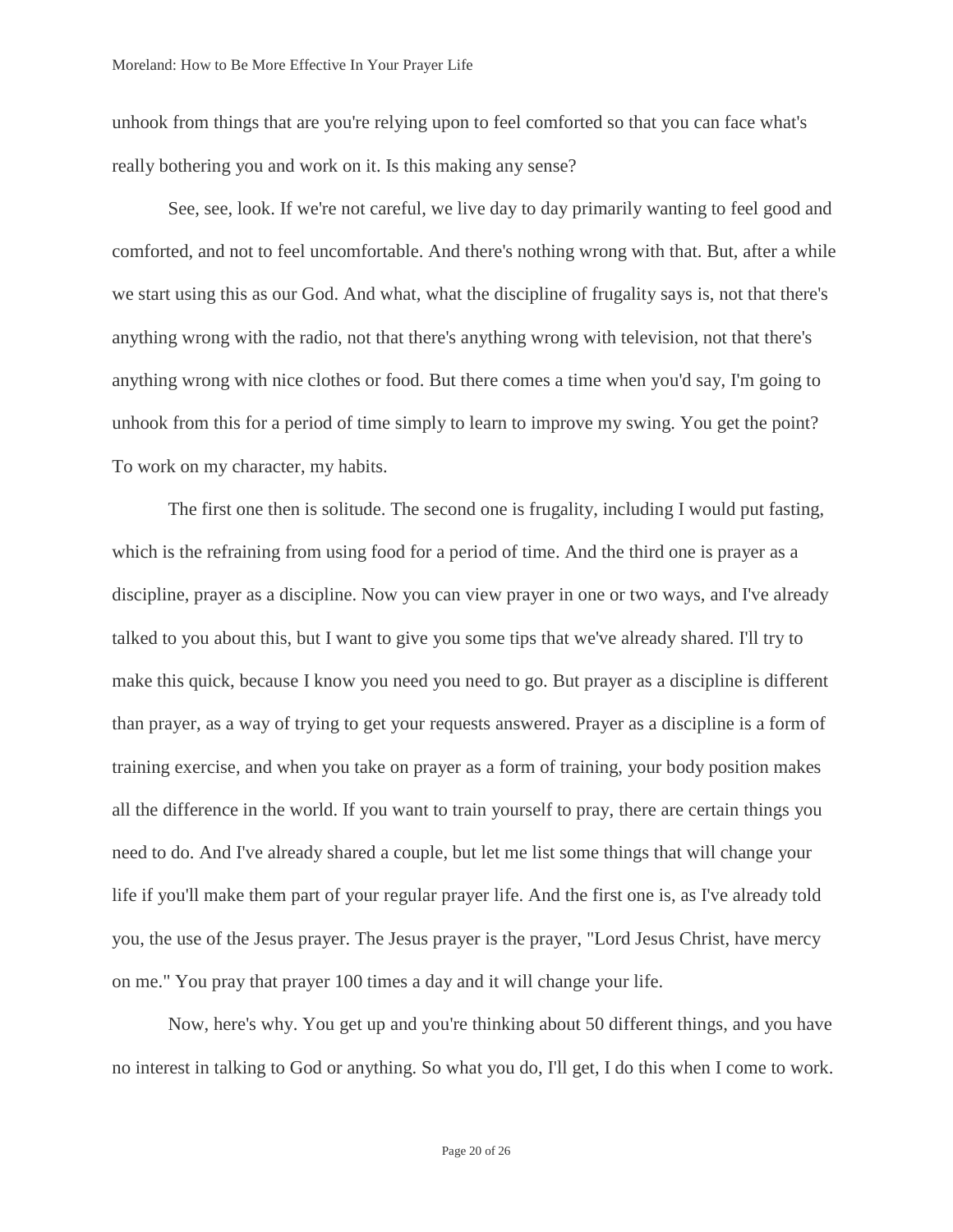I get in the car and I'm thinking about my day and I start, "Lord Jesus Christ, have mercy on me," and say it out loud if you can. Lord Jesus Christ... if you're driving in a car, you have to learn to say it without your lips moving because people think you're crazy.

## [Audience Laughter]

So you can learn to do it. You say, Lord Jesus Christ, have mercy on me. After you say it about 10 or 15 times, guess what happens? You're actually thinking about the prayer, and now you say (emphasizing a different word each time), Lord Jesus Christ, have mercy on me, Lord Jesus Christ have mercy on me; Lord Jesus Christ. You emphasize each word. Now your mind is focused on God. Then what I do, is I take two or three Bible verses I've memorized and I use those as occasions to pray for my life and my world. So I will say something like "Trust in the Lord and do good, and Lord, I am trusting you this morning for Allison and Ashley and Hope," and I'll pray for their needs and then do good. And I'll say, "Would you give me opportunities today to do something for my students that will strengthen him, especially Joe?" I'll say something like. Now, guess what happens after you do that? What happens to you? Your mind wanders, doesn't it? How can you bring your mind back? Lord Jesus Christ, have mercy on me, Lord. So when you find your mind wandering in prayer, you use the Jesus prayer as an exercise to return your mind back on God. It's a form of training, that's all it is. It's not enough way to impress God. So I have found the use of that simple prayer as a way of getting me to focus on God. Now, I only need to say it five or six times and I'm there because I've said that prayer so many times. Now, if I say it five or six times, my mind is there and then I jump into these verses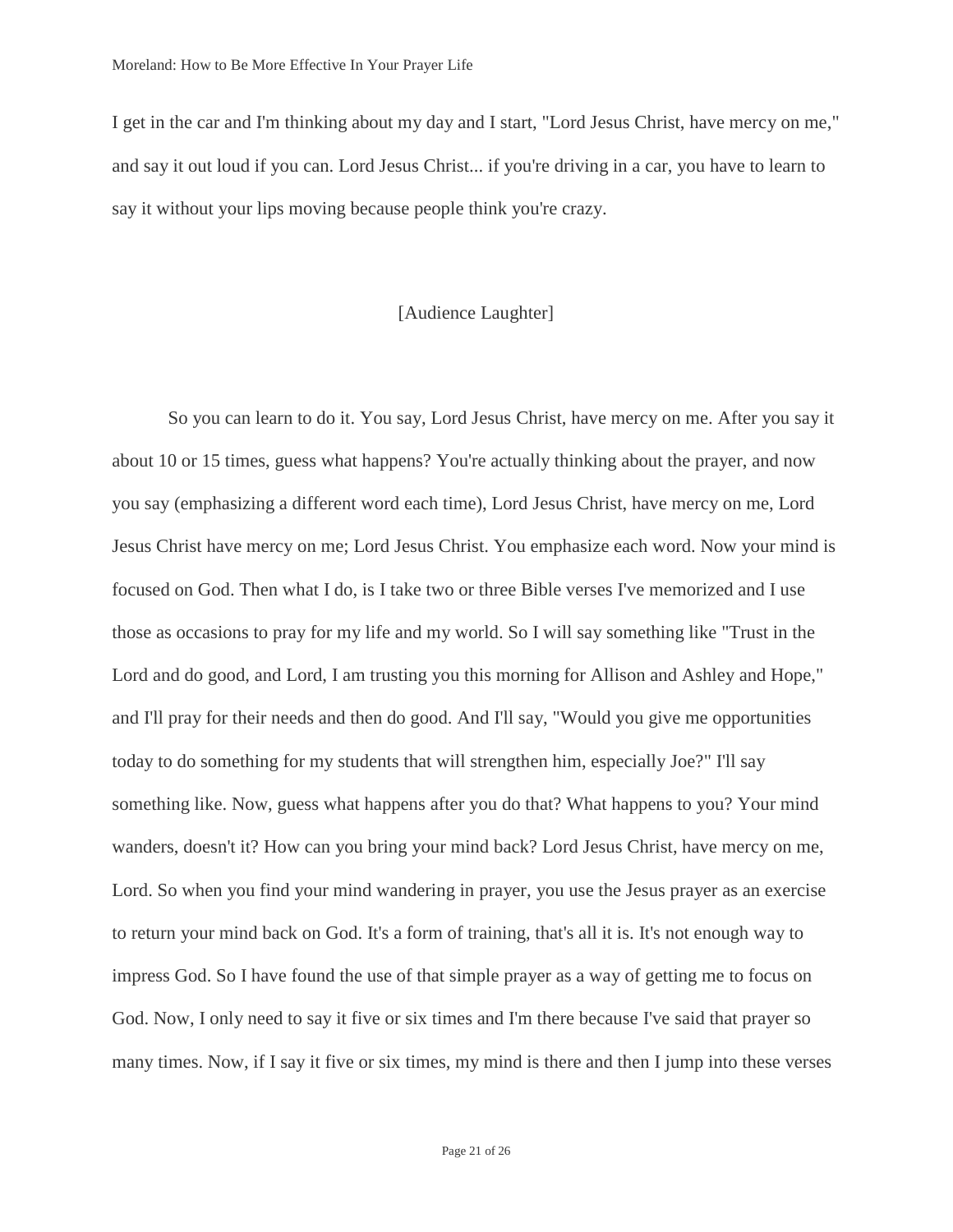I love and I use the verses to direct me and my prayer. When my mind wanders, what do I do? I bring the Jesus prayer back in.

Okay, that's, that's tip number one on prayer. I'm going to give you a four tips on this and then I'll, and then we'll close. Number two; remember when you pray to present the members of your body to God as instruments of righteousness. What does that mean? You have to pray on your knees regularly. You need to pray occasionally with your hands held up in the air. And I would even recommend, if you are very needy, that you lay on the floor and prostate, prostate yourself before God on the floor with your hands out or you get on your knees and you pray to God like this. And if you're uncomfortable like that, you find a place where you can get on your knees and put your head in your hands and you pray out loud as much as you can. Do not pray in your mind. Now, when you go to bed or other times, don't just lay there and pray in your mind. You get on your knees and pray out loud. And I'll tell you why. Is it because God will hear you? No. Remember, we're not talking about impressing God. If you want to talk to God, you can talk to Him quiet and without, that's no problem. This is in order to train yourself to get better at the spiritual life. And if you don't believe me, you try it. You compare what it does to your life to pray on your knees, out loud to the Lord compared to just praying on your bed silently in your mind, and you'll see the difference. Again, this is not works. It's not an attempt to impress God. It is a form of presenting the members of your body to God as instruments of righteousness.

The third thing that I recommend is the use of imagination. I've already shared that with you. You get a good picture of Jesus and put it over your bed or put it somewhere. And when you go to pray, you look at that and you get fixed in your mind a picture of the Lord or some scene in the Bible. Maybe there's a favorite gospel scene that you love, that you can just envision Jesus doing something. Maybe it's reaching out and touching and healing somebody and you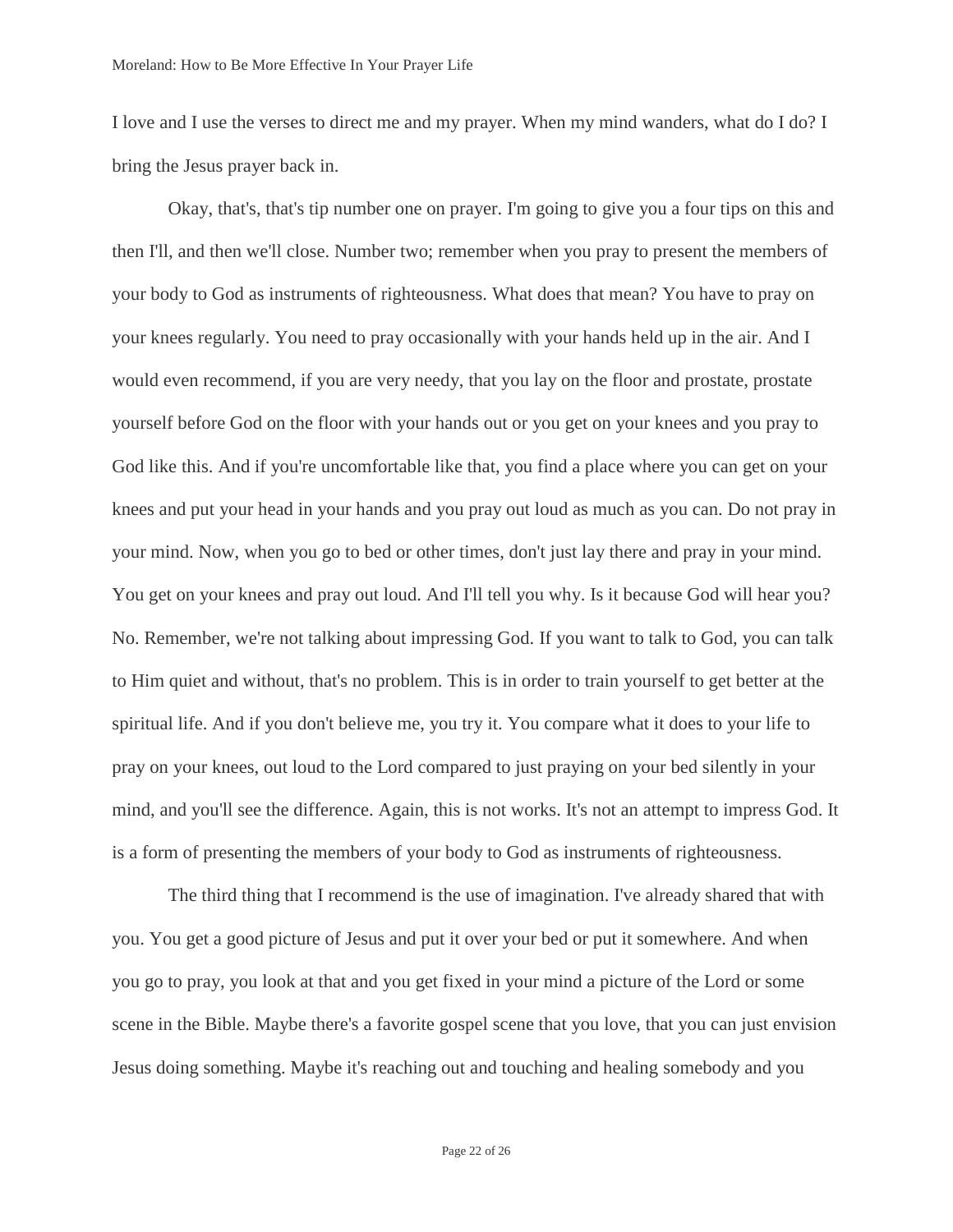want to picture Him touching you. It might be that you see yourself with warm rain coming down on you as you talk to God and you envision God simply bringing a warm, gentle rain all over you. You come up with a way of using your imagination when you pray to God and it will help you focus your attention on Him longer.

Okay first of all, the Jesus prayer, the, the use of a repetitive prayer to train yourself to stay in prayer longer for longer periods of time; the use of the Jesus prayer when your mind wanders from prayer. The second thing: pray on your knees. Try to find ways to use your body in different postures and to pray out loud whenever you can. This will change your life. The third thing is the use of the imagination when you pray. Try to imagine Jesus, as I told you in the car. Picture Him sitting next to you and reach out and literally touch Him. As you pray, picture him standing in front of you. Use your imagination. And then finally, pray regularly for the things you want. Don't pray once and think, "Well, I told him once." You pray regularly for the things that you want, regularly. There are passages, Luke, 18:1, I'm not going to go into them because we're running out of time. There are passages that talk about keep on asking. Keep on seeking. Keep on praying.

I'll tell you a story. I have a friend who, who works at, the place--I can't share the details, but I'll just tell you, there was a secretary in this, in this friend's office that had been there a year that my friends said was one of the most malevolent, evil people he had ever met. There was a spirit of malevolence about her life, and she was undermining the entire office and they could not fire her, and indeed, they couldn't even suggest for certain reasons I can't go into. And so she had them in her control. My friend said to me, this happened about five, six weeks ago. He said, "Would you join me, would you dedicate yourself with me to praying that God would remove her from this office? There is no hope other than that because she is not going to leave. She's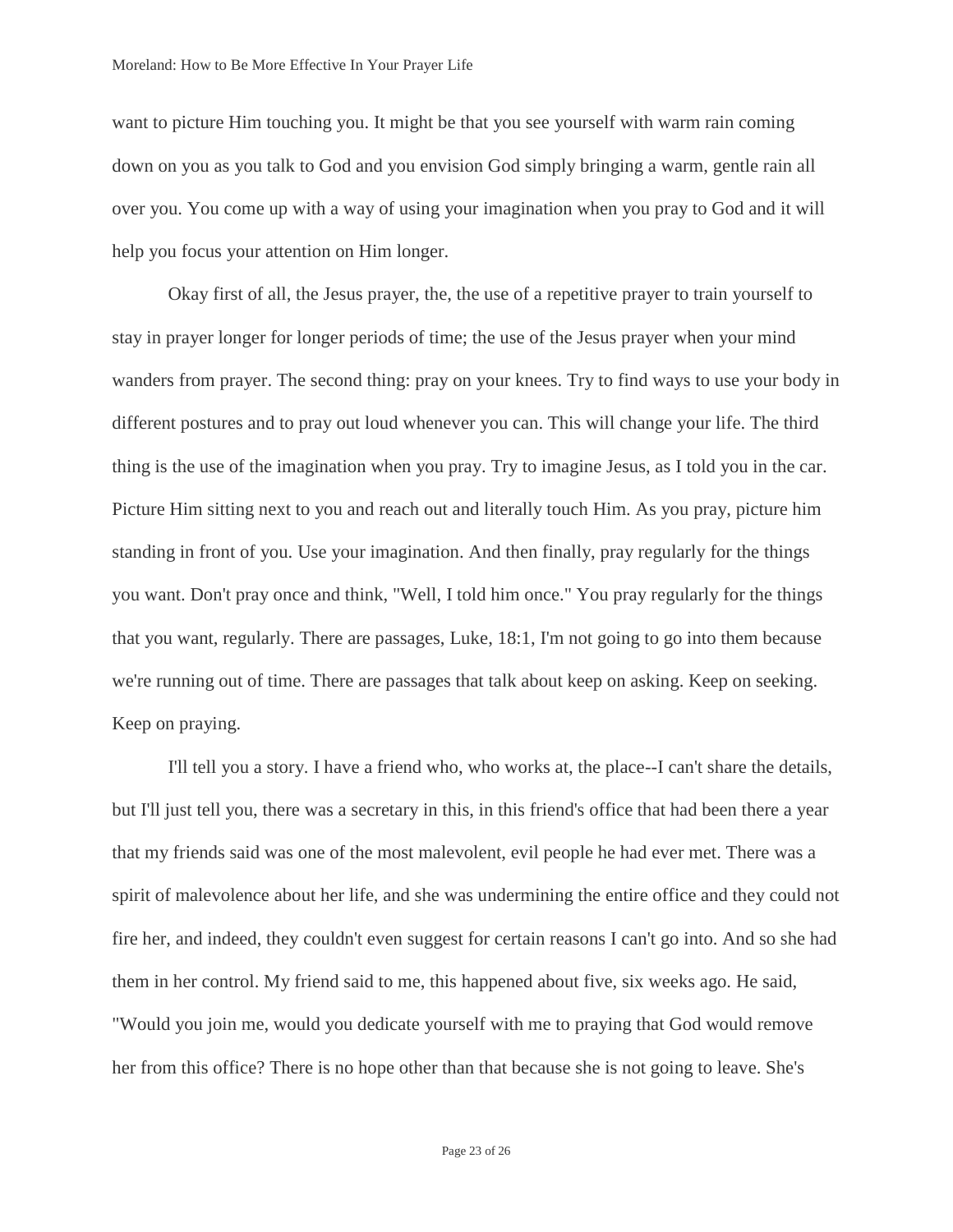been here a year and there's nothing we can do and she ain't leaving." I began to pray 30 or 40 times a day for the next two weeks that this women, and I prayed specifically that God would put thoughts and feelings in this woman's mind that that told her I hate it here, I got to get out of here. And about three weeks ago, I had breakfast with this friend and he said, "You're not going to believe it. Yesterday, she resigned. She left. She's out of here." And we prayed her out of there.

#### [Audience Laughter]

And I'm telling you. And guess what? I'm praying for you, (laughs) no but (laughs). But the guy just gets up at leaves (laughs). Unfortunately, sir, I was praying that you stay. But in any case, that just goes to show the power of free will.

## [Audience Laughter]

But in any case, the point I'm making is that I didn't just ask the Lord that one time, I stayed with it. You got a problem in your life? You pray about it all the time. Now, listen to me. Suppose you've got something you're really struggling with. I want to close with this. You mentioned it to the Lord regularly throughout your day. But you also need to remember that there may be a loving reason why God is not going to help you with that problem now. You've just got to, at the end of the day, folks, you can't make your happiness be dependent on your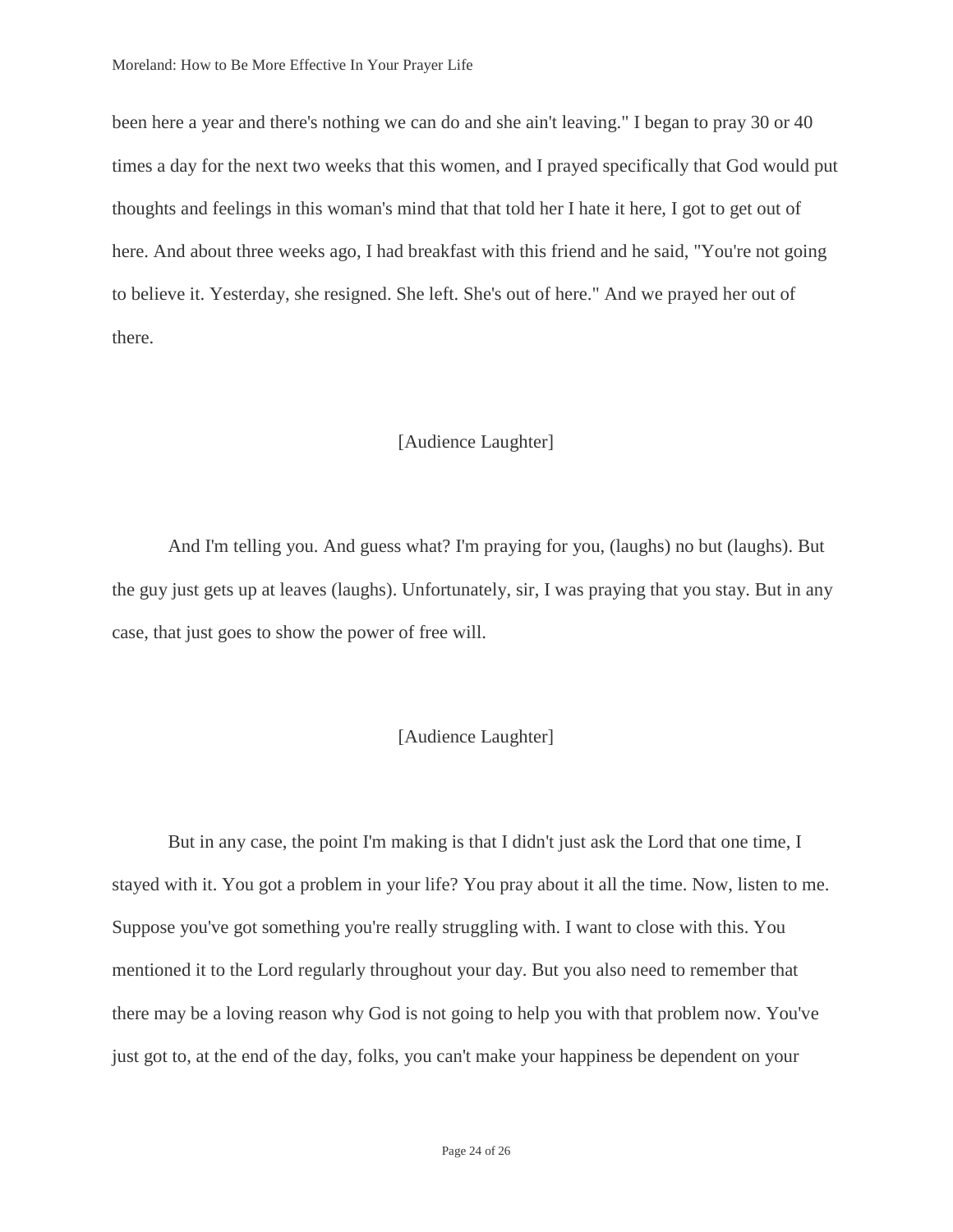answer to prayer. You've got to be willing to trust God after you--but don't just mention it to Him once.

Now, in closing, if you in addition to Sunday night and worship and your Bible study, and you're hearing the word taught, which is critical, and in addition to your friendships with brothers and sisters, if you will, bring to that the practices, training practices, that involve repetitive actions with your body, there are about 15 of them that are typical. You can find them in Dallas Willard's book, The Spirit of the Disciplines. But if you will practice solitude where you get away on a fairly regular basis and learn to be quiet without a lot of noise, if you will practice frugality, you don't have to do all this at once. You pick one or two of these that speak to you. Don't try to wear clothes you don't like and go without food and to cut off your radio on TV tomorrow, okay, and do it all by yourself. I mean, now wouldn't be the thing to do (laughs). Lord Jesus Christ, have mercy on me; you'd better pray that if you do that, I'll tell you.

## [Audience Laughter]

But you just pick something that says; ask the Lord Jesus Himself tonight. Say, "Lord Jesus, is there one of these that would be good for me?" Ask Him to help guide you in that He'll do it. And you pick some of these: frugality or perhaps some of these disciplines in prayer, and I promise you, I'm not. This isn't empty words. I'll give you my word that if you will work these into your Christian life, they will change your life. And by the time you're a middle aged, your Christian faith will be much stronger than it is right now.